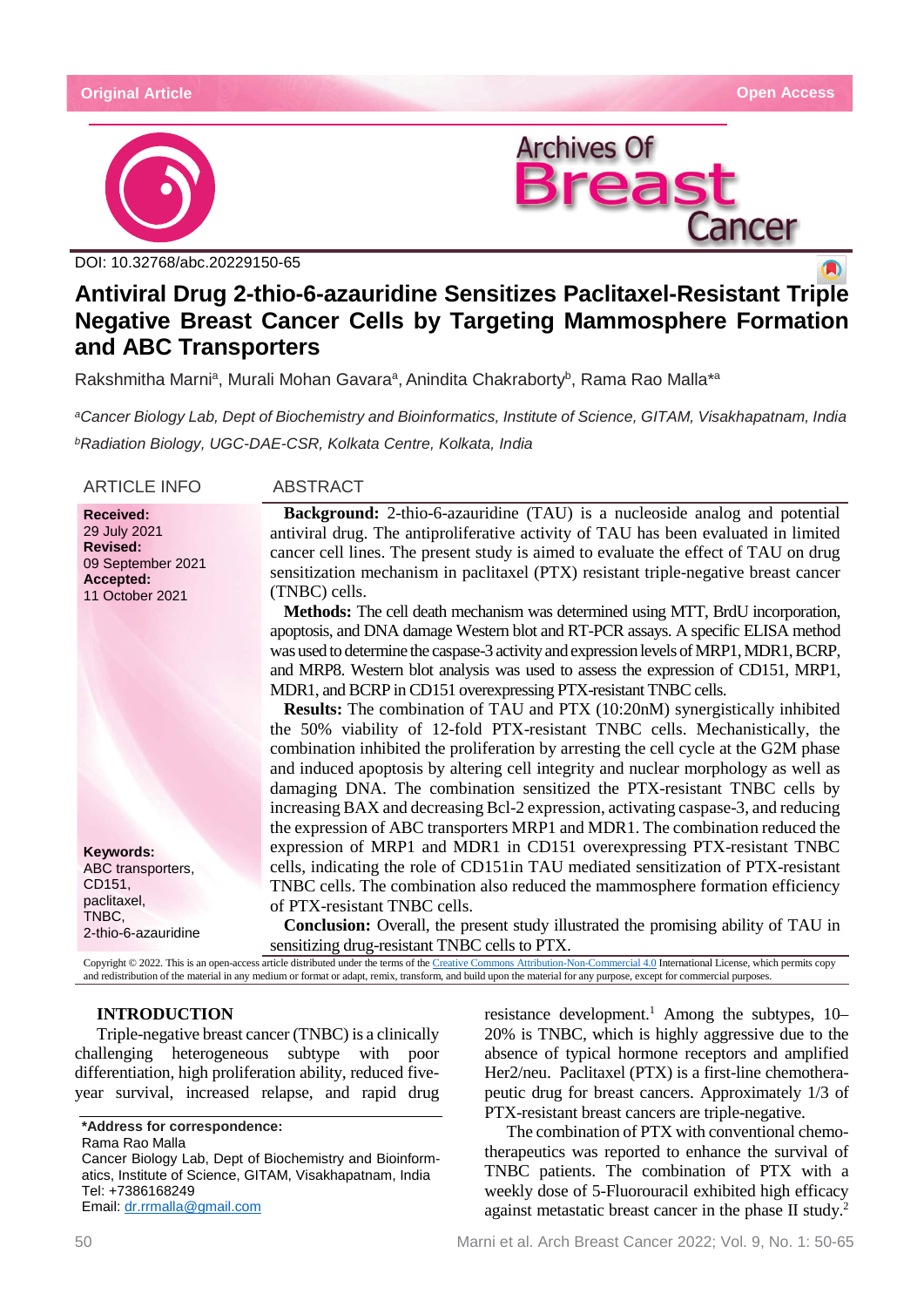

Several clinical trials explored the possibility of combining the PTX with other cytotoxic drugs with proven efficacy against breast cancer.<sup>2-4</sup> However, the development of resistance limited conventional therapeutics in combination with PTX against TNBC.<sup>5</sup> Thus, elucidating the molecular mechanism of the PTX resistance and developing a new combination drug therapy for TNBC are urgently needed to decrease TNBC related mortality.

The integration of targeted and conventional antitumor chemotherapeutics could support the design of combination strategies for breast cancer treatment.6 Naturally-derived small molecules are being documented to discover cancer drugs.7 Previously, 2-thio-6 azauridine (TAU) was reported to be an antiviral agent against viruses.8 It is known to inhibit HIV-1 infection in HeLa cells and antitumor agents against L1210 Leukemia.9,10 TAU also targeted CD151 and inhibited the viability of the MDA-MB-231 cells. $<sup>11</sup>$ </sup>

Therefore, the development of novel combinations containing PTX with targeted therapeutics to combat drug-resistant TNBC is the focus of current research. This study is intended to establish the role of TAU in sensitizing PTX-resistant MDA-MB-231(mesenchymal stem-like; basal B) and -MDA-MB-468 (basal-like 1; basal A) TNBC cells. In the present study, we demonstrate that a combination of TAU and PTX synergistically inhibits the viability of PTX-resistant TNBC cells. We show that, mechanistically, the combination inhibits the proliferation of PTX-resistant TNBC cells by arresting the cell cycle at the G2M phase and induced apoptosis by altering cell integrity, nuclear morphology, and damaging DNA. Another finding of the study is that the combination sensitizes the PTX-resistant TNBC cells by increasing BAX and decreasing Bcl-2 expression, activating caspase-3, and reducing the expression of ABC transporters MRP1 and MDR1. The combination also reduces the expression of MRP1 and MDR1/p-glycoprotein in CD151 overexpressing PTX-resistant TNBC cells indicating the role of CD151in TAU mediated sensitization of PTX-resistant TNBC cells. The specific objective of this study is to sensitize PTX-resistant TNBC cells by targeting mammospheres formation and ABC transporters using antiviral drug TAU. Overall, the present study shows the effectiveness of TAU in the treatment of PTX-resistant TNBC cells.

# **METHODS**

# *Cell lines and culture*

TNBC cell lines (MDA-MB-231 and MDA-MB-468) were procured from NCCS (Pune, India) and cultured in DMEM (Invitrogen, USA) that contained 100 units of pen-strep antibiotic and 10% FBS (Invitrogen, USA) under  $5\%$  CO<sub>2</sub> atmosphere in the

incubator. Chemicals, TAU (98% pure) and PTX (97% pure), were commercially purchased (Sigma, USA).

### *Resistant cell line generation*

An alternating, stepwise treatment method was used to develop PtxR-MDA-MB-231 and PtxR-MDA-MB-468 cell lines. The wild types of MDA-MB-231 and MDA-MB-468 cells were exposed to  $PTX$  at  $IC_{30}$  for five days. Then, cells were grown in a medium without the drug for 5 days and again treated with PTX  $(IC_{40})$ . This step was repeated until the cells effectively expanded to 70% confluency under  $PTX$  (IC<sub>40</sub>) treatment. Then, cells were maintained in the presence of PTX  $(IC_{60})$  for 5 days. Single-cell clones (PtxR-/TNBC) were then attained by serial dilution in a 96 well plate and expanded.

## *Population doubling time (PDT)*

PtxR/MDA-MB-231 and PtxR/MDA-MB-468 cells  $(2.0\times105 \text{ cells/ml})$  were cultured for 3 days, and the number of cells was determined by an automated cell counter (Invitrogen, USA) after staining with trypan blue at every 24 h. The PDT was calculated using an online algorithm software provided at http://www- .doubling-time.com.

## *MTT cytotoxic assay*

The PtxR/ TNBC cells  $(3.0x10^3 \text{ cells/well})$  in a 96well plate were treated with TAU (10-50nM) or PTX (10-50nM) or with various combinations (5:10, 10:20, 15:30 and 20:40nM) for 48h. 200ul of MTT solution (Sigma, USA) at a concentration of 5mg/ml was added to each well. After 3 h of incubation, absorbance has been measured by using a microplate reader at 570nm. Cytotoxicity was presented as a percent of untreated PtxR cells. Experiments were repeated three times (n=3), and the results were statistically expressed as mean  $\pm$  SD.<sup>12</sup>

## *Drug interaction analysis*

The synergistic, additive, or antagonistic cytotoxic impact of TAU and PTX was analyzed by the combination index (CI) method.<sup>13</sup> The dose-effect curve for individual and combination treatments was generated and CI value for each treatment and consequent fraction affected (fa); the fraction results and data were calculated using CompuSyn software. The Fa–CI plots were constructed for evaluation of drug interactions by the simulation of CI values against fa levels ranging from 0.1 to 0.95. Experiments were repeated three times  $(n=3)$ , and the results were statistically expressed as mean  $\pm$  SD.

## *BrdU proliferation assay*

The effect of TAU (10nM), PTX (20nM), and their effective combination (10:20nM) on PtxR/TNBC cell proliferation was assessed using the BrdU cell proliferation assay kit (Millipore, USA) as described earlier.14 Overnight-grown cells with 80% confluence were treated with TAU, PTX, and their combination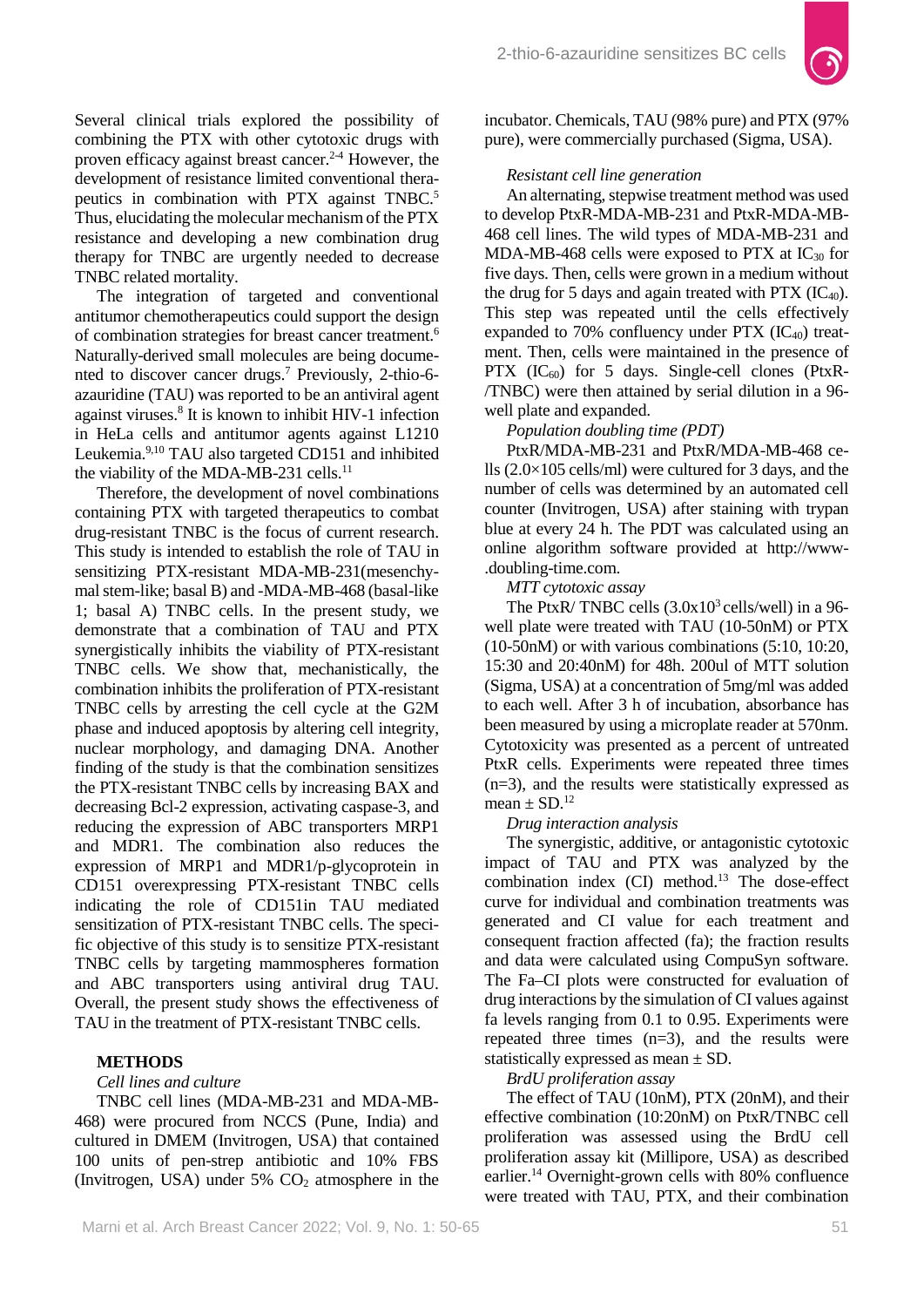

for 48h. Then, cells were treated with diluted BrdU for 12h. After fixing with a fixative solution, cells were incubated for 30min, followed by an anti-BrdU antibody (1:100) for 1h. Subsequently, cells were washed and incubated with conjugated secondary antibody (1:500) for 30min. Then, cells were incubated with tetramethylbenzidine in the dark for 15min. Immediately after adding a stop solution, the absorbance was determined using a multi-well plate reader at a dual-wavelength of 450 and 540nm. Experiments were repeated three times, and the results (n=3) were statistically expressed as mean  $\pm$  SD. Twenty PTXresistant (PaxR/TNBC) cell line clones were recognized by limiting the dilution cloning method. The fold change of  $IC_{50}$  compared to parental cell lines was plated using Origin software (Version, 2021).

# *Cell cycle analysis*

Overnight-grown PtxR/TNBC cells with 80% confluence were exposed to a combination of TAU (10nM) and PTX (20nM) for 48h. After treatment, cells were washed with 1X phosphate buffer saline (PBS). Then, cells were exposed to propidium iodide containing RNase A (10μg/ml) for 30min in dark. The content of DNA in the cells  $(1.0x10<sup>4</sup>)$  at various phases was analyzed using a Flow Cytometer with  $\geq 10,000$ events from each sample with Ex/Em wavelength of 488/530 nm. The distribution of cells in each phase was expressed in percent control.<sup>15</sup> Experiments were repeated three times  $(n=3)$ , and the results were statistically expressed as mean ± SD.

# *Apoptosis by TUNEL assay*

PtxR/TNBC cells were treated with TAU (10nM), PTX (20nM) and their combination (10:20nM) for 48 h. Then, cells were incubated with TUNEL reagent (R&D Systems, USA) for 1h. After staining with DAPI, cells were visualized under fluorescent microscopy. The percentage of green fluorescent cells (TUNEL-positive) was expressed by comparing with DAPI-stained cells.<sup>16</sup> Experiments were repeated three times  $(n=3)$ .

# *Dual AO/EtBr fluorescent staining*

PtxR/TNBC cells  $(2.0\times10^3$ cells /well) were treated with TAU (10nM), PTX (20nM) and their combination (10:20nM) for 48h. Untreated wells were considered as control. Cells were incubated with 100μg/ml of acridine orange (AO) and ethidium bromide (EtBr) for 1h. The morphological features of cells were recorded using a fluorescent microscope,<sup>17</sup> and the percentage of cell damage index was calculated.18 Experiments were repeated three times (n=3).

# *Reverse transcriptase-PCR (RT-PCR) analysis*

TRIzol reagent was used to isolate total RNA PtxR/TNBC cells.<sup>19</sup> The isolated RNA was transformed to cDNA and amplified with PCR reagent (Invitrogen, USA) and gene-specific primers using RT-PCR set under conditions of initial denaturation (95°C for 3min), 35 cycles of amplification: 94°C (45s); 55 $\degree$ C (30s); and 72 $\degree$ C (90s) and subsequent extension (72°C) for 10min. GAPDH was used as an internal control. The PCR products were resolved in 1% agarose electrophoresis gel.<sup>20</sup> The primers are GAPDH (F) 5'-GAGTCAACGGATTTGGTCGTAT-3' (R) 5'-AGCCTTCTCCATGGTGGTGAAGAC-3'; BAX (F) 5'-AGTGGCAGCTGACATGTTTT-3' (R) 5'-GGAGGAAGTCCAATGTCCAG-3'; Bcl-2 (F)5'- CCGGGAGATCGTGATGAAGT-3' (R)5'- ATCCCAGCCTCCGTTATCCT-3'. Experiments were repeated three times (n=3). The images were analyzed using Image J software and the results were statistically expressed as mean  $\pm$  SD.

*Western blotting*

After treatment, total protein was extracted with RIPA buffer (Sigma, USA) and resolved by SDS-PAGE, blot transferred to a Polyvinylidene fluoride (PVDF) membrane, and incubated with specific primary antibodies (1:1000) (Millipore, USA), followed by HRP tagged secondary antibodies  $(1:5000)$  (Millipore, USA).<sup>21</sup> The densitometry was performed using Image J software (NIH, USA). Experiments were repeated three times (n=3).

*Caspase 3 activity assay*

Cleaved caspase-3 activity was assessed using colorimetry-based assay (Chemicon International Inc., Temecula, CA). Following the treatment, cell lysate from treated and untreated PtxR/TNBC cells was transferred to a microplate and incubated overnight with Ac-DEVD-pNA. Then, the activity of caspase 3 was determined.<sup>22</sup> Experiments were repeated three times (n=3), and the results were statistically expressed as mean  $\pm$  SD.

# *ELISA for MRP-1, MDR1, BRCP, MRP-8*

The MRP-1, MDR1, BRCP, and MRP-8 protein levels in PtxR/MDA-MB-231 and PtxR/MDA-MB-468 cells untreated or treated with a combination of TAU and PTX were measured using specific ELISA kits (MyBiosource.com, USA). Then, cells were washed with PBS and pelleted down by centrifugation (3000rpm, 5min). After lysis of cells, protein content was determined by the BCA method (Invitrogen, USA), and was distributed (20µg/well) into 96-well plate pre-coated with antibodies specific to MRP-1, MDR1/p-glycoprotein, BRCP, and MRP-8. Then, wells were incubated with HRP-conjugated secondary antibody for 30min. Following incubation, the reaction was arrested by the addition of stop solution, and absorbance was computed with an ELISA reader set at 450 nm. Experiments were repeated three times (n=3), and the results were statistically expressed as mean  $\pm$  SD.

*Transfection with a CD151 expression plasmid*

After attaining 80% confluence, PtxR/TNBC cells (approx.  $3.0x10^5$  cells/well) in 6-well plates were transfected with 1µg of full-length CD151 expression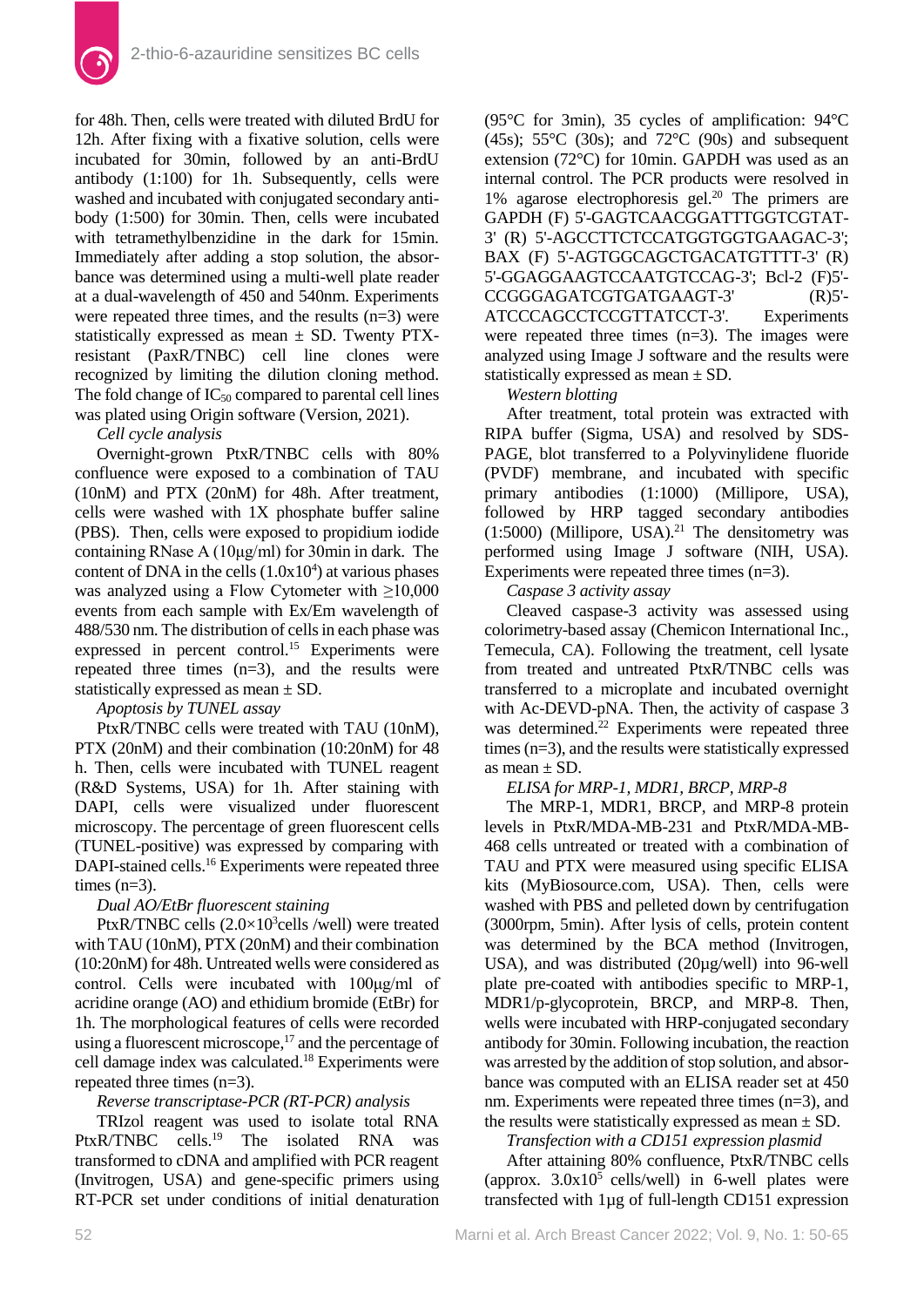plasmid (OriGene, Cat# SC319271) using 3mL of Lipofectamine transfection reagent (Invitrogen, USA). After 24h of transfection, cells were washed and left untreated or treated with a combination of TAU and PTX for 48h. The expression of CD151, MRP1, MDR1, and BCRP proteins was determined by western blotting. Experiments were repeated three times (n=3).

*Mammosphere assay*

After treatment with a combination of TAU and PTX (10:20nM), PtxR/MDA-MB-231 and PtxR/MDA-MB-468 cells were supplemented with tumorsphere-XF medium and incubated in a humidified chamber at 37°C with 5% CO<sub>2</sub> for seven days. Then, TAU treated mammospsheres were dissociated and cells were analyzed for the expression of CD44 and CD24 by flow cytometry. Untreated cells were served as control. After incubation, the image of tumorospheres were captured under phase-contrast microscopy at 40X magnification, and the number of mammospheres was counted. The mammosphere formation efficiency was calculated using the formula: Mammosphere formation efficiency (%)=No. of mammospheres per well/No. of cells seeded per well×100. Experiments were repeated three times (n=3), and the results were statistically expressed as mean±SD.

#### *Statistical analysis*

Every experiment was performed separately for three times, and the results were statistically expressed as mean±SD. Statistically significant differences between control and target groups were determined using



*Effect of TAU and PTX on the viability of PtxR/TNBC cells*

The nucleotide analog TAU reduced the proliferation of TNBC cells as well as CD151 expression.<sup>11</sup> The cell-line growth curves were usually applied for the determination of population doubling time, maximum growth rate, and best time range for evaluating the effect of drugs. The cells were treated with TAU (10-50nM) for 24h and  $IC_{50}$  value was the Student t-test. For statistical significance, confidence level was set at 5% ( $P<0.05$ ).

## **RESULTS**

*Development of PTX-resistant cell clones*

To develop PTX-resistant cell line clones, MDA-MB 231 and MDA-MB-468 cells were exposed to 19nM (IC<sub>30</sub>), 24nM (IC<sub>40</sub>), and 32nM (IC<sub>60</sub>) of PTX in an intermittent and stepwise manner. Twenty PTXresistant (PtxR/TNBC) cell line clones were recognized by limiting the dilution cloning method (Supplementary Figure 1). Only 12-fold PtxR/TNBC clones were chosen for further study. The cell-line growth curves were usually applied for the determination of population doubling time, maximum growth rate, and best time range for evaluating the effect of drugs.<sup>23</sup> As a preliminary study, population doubling time (PDT) of PtxR/MDA-MB-231 and PtxR/MDA-MB-468 cell clones and their parental cell types was evaluated by counting Trypan blue-stained cells.24 The PDT of the PtxR/MDA-MB-231 cell clones was  $72\pm 1h$ , and that of MDA-MB-231 was 38±1h, whereas the PDT of PtxR/MDA-MB-468 cell clones was 72±1h and that of MDA-MB-468 cells was 47±1h (Supplementary Figure 2). High PDT indicates a slower growth rate of drug-resistant cells. The drugresistant cells with reduced growth rate potentially alter the inhibitory activity of chemotherapeutic drugs compared to cells with a higher growth rate.25

**Supplementary Figure 1.** Development of PTX-resistant cell lines. MDA-MB-231 cells were exposed first to  $19nM (IC<sub>30</sub>)$ , followed by 24nM (IC<sub>40</sub>) and finally 32nM (IC<sub>60</sub>) in an intermittent manner for 5 days. Similarly, MDA-MB-468 cells were treated with 19.36 (IC<sub>30</sub>), 26.1 (IC<sub>40</sub>), followed by 38.74  $(IC_{60})$ . Single clones were obtained by serial dilution, clones were grown to 80-90% confluency and  $IC_{50}$  value of PTX was determined. Changes in  $IC_{50}$  compared to parental cell lines were determined. The experiment was repeated 3 times (n=3). The results were expressed as mean±SD.

precalculated as 29.91nM against MDA-MB-231 and 32.28nM against MDA-MB-468 cells. By considering the double-time, the cytotoxic effect of TAU or PTX on PtxR/MDA-MB231 and PtxR/MDA-MB-468 cells was determined at 65 h. The viability of untreated PtxR MDA-MB-231 and PtxR/MDA-MB-468 cells was considered 100%, and viability of treated cells was expressed in percent control.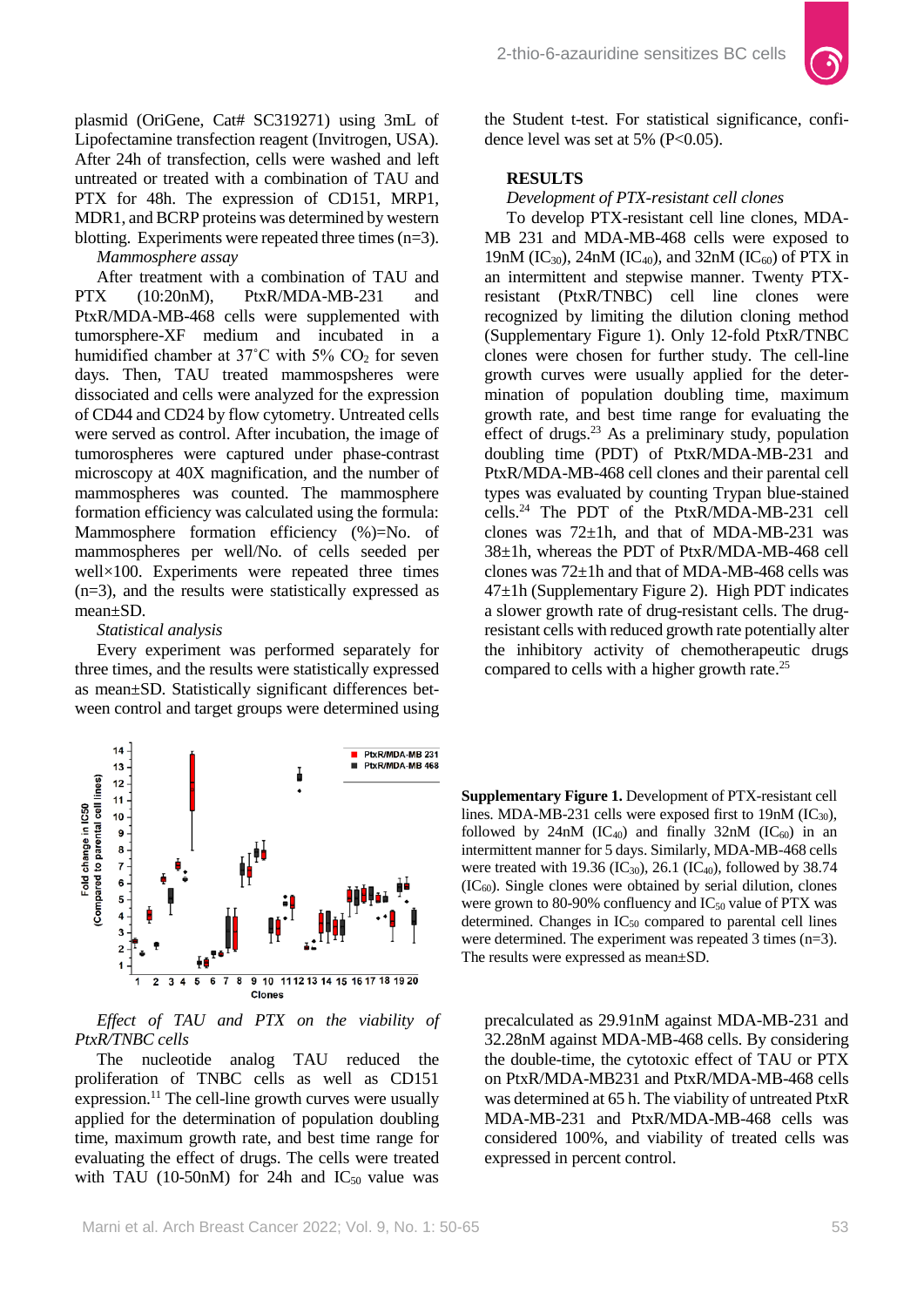**Supplementary Figure 2**. Population doubling time of PTX resistant TNBC cell clones. PtxR/MDA-MB-231 and PtxR/MDA-MB-468 cells (2×105 cells/ml) were cultured for 3days, and the number of cells was determined by an automated cell counter (Invitrogen, USA) after staining with trypan blue at every 24h. The experiment was repeated 3 times (n=3). The PDT was calculated using an online algorithm software provided at http://www.doubling-time.com. The results were expressed as mean±SD.

The viability of PtxR/MDA-MB-231 and 468 cells was reduced with 10, 20, 30, 40 and 50nM of TAU, respectively at 72h (Figure 1a). The percentage of reduction in viability was shown in the Table 1. The result shows that the percentage of viability was decreased with an increase in the concentration of TAU from 10-50nM.

The viability of PtxR/ MDA-MB-231 and 468 cells was also decreased with 10, 20, 30, 40 and 50nM of



PTX, respectively (Figure 1b). The percentage of reduction in viability was shown in the table 1. The result shows that the percentage of viability was decreased with an increase in the concentration of PTX from 10-50nM. The  $IC_{50}$  value of TAU was found to be 22.91 and 23.72nM against PtxR/MDA-MB-231 and PtxR/MDA-MB-468 cells, respectively, while PTX was 41 and 42nM, respectively at 72h.

| Table 1. Effect of TAU and PTX on the viability of TNBC cells |                           |                  |                  |
|---------------------------------------------------------------|---------------------------|------------------|------------------|
| Cell type                                                     | <b>Concentration (nM)</b> | <b>Viability</b> |                  |
|                                                               |                           | <b>TAU</b>       | <b>PTX</b>       |
|                                                               | 10                        | 37.86±0.44       | $27.30 \pm 0.32$ |
|                                                               | 20                        | $46.88 \pm 0.42$ | $34.81 \pm 0.56$ |
|                                                               | 30                        | 59.96±0.62       | $48.72 \pm 0.21$ |
|                                                               | 40                        | $76.89 \pm 0.69$ | $57.94 \pm 0.78$ |
|                                                               | 50                        | $85.84 \pm 0.72$ | $61.92 \pm 0.51$ |
|                                                               | 10                        | $33.46 \pm 0.28$ | $26.12 \pm 0.64$ |
|                                                               | 20                        | $41.66 \pm 0.52$ | $29.14 \pm 0.44$ |
|                                                               | 30                        | $56.64 \pm 0.54$ | $43.32 \pm 0.86$ |
|                                                               | 40                        | $70.84 \pm 0.68$ | $49.61 \pm 0.66$ |
|                                                               | 50                        | 79.84±0.64       | $54.42 \pm 0.97$ |

The combination of TAU and PTX on the viability of PtxR/TNBC cells at 24h with 5:10,10:20,15:30, and 20:40nM was evaluated. The viability of PtxR/MDA-MB-231 cells was reduced by 35.24  $\pm$  0.82, 49.42  $\pm$ 0.69,  $75.22 \pm 0.39$ ,  $86.12 \pm 0.55$  and  $95.24 \pm 0.71\%$ , whereas the viability for PtxR/MDA-MB-468 cells was reduced by 31.24  $\pm$  0.37, 47.31  $\pm$  0.29, 75.62  $\pm$  $0.61 \pm 0.88$ , and  $94.1 \pm 0.99\%$  with 5:10, 10:20, 15:30 and 20:40nM combination of TAU and PTX, respectively (Figure 1c). The results indicated that the

viability of both PtxR/MDA-MB-231 and PtxR/MDA-MB-468 cells was reduced to 50% with a combination of TAU and PTX at 10:20nM combination. These results indicated that the combinational treatment of PTX and TAU was more significant at low doses than the individual drug treatments against PtxR/TNBC cells.

The synergistic cytotoxicity of TAU and PTX on PtxR/TNBC cells was calculated by the combination index method, and the combination index (CI) was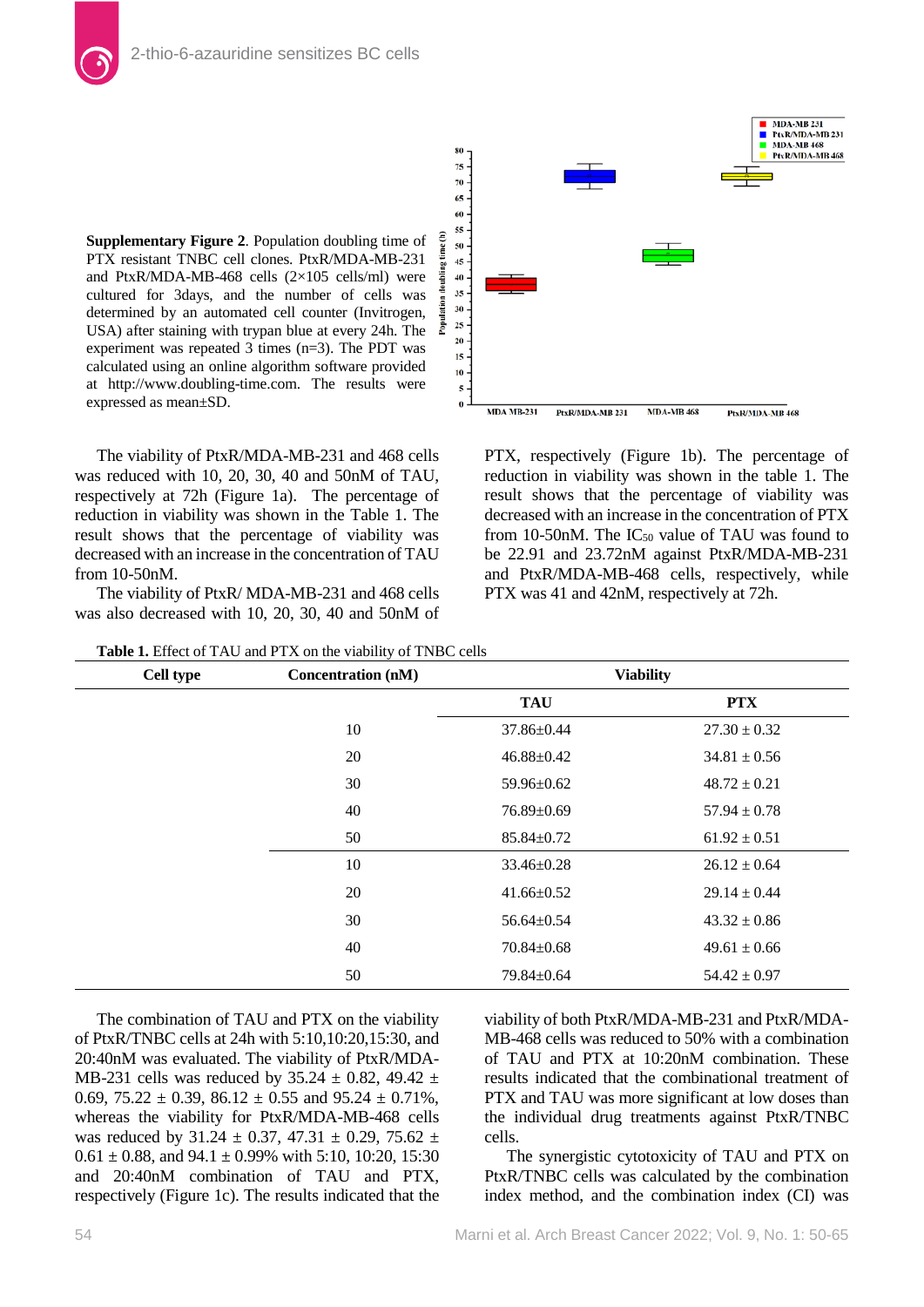

determined.<sup>15</sup> The CI values from 0 to 3 and their corresponding effect levels were plotted in corresponding effect levels were combination index curve (Fa–CI plot) (Figures 1d and e). The CI index at actual experimental points was 0.22, 0.94, 0.85 and 0.90 and Fa was 0.22, 0.96, 0.82 and 0.96 at 5:10, 10:20 ,15:30 and 20:40nM for combination of TAU and PTX for PtxR/MDA-MB-231 cells. The CI index of TAU and PTX for PtxR/MDA-MB-468 cells was 0.32, 0.31, 0.57 and 0.79, whereas, Fa value was 0.23, 0.30, 0.55 and 0.78. The CI index was less than 1, indicating a synergistic interaction between TAU and PTX against PtxR/TNBC cells.<sup>13</sup>

*Effect of TAU and PTX on proliferation of PtxR/TNBC cells*

BrdU incorporation assay was used to assess the effect of TAU and PTX on the proliferation of PtxR/TNBC cells. The BrdU positive PtxR/MDA-MB-231 and PtxR/MDA-MB-468 cells were decreased by 62.44  $\pm$  0.45 and 59.21  $\pm$  0.67%, respectively with

**Figure 1.** Paclitaxel resistant MDA-MB-231 and MDA-MB-468 cells  $(5\times10^3/\text{well})$  were treated with TAU (a) or PTX (b) at 10-50nM concentration for 48h and cytotoxicity was determined by MTT assay. Viability was expressed in percent control, mean  $\pm$  SD  $(n=3)$  and  $P<0.05$ . (c) Effect of combination of TAU and PTX on the viability of PtxR/MDA-MB-231 and PtxR/MDA-MB-468 cells at 5:10, 10:20, 15:30 and 20:40nM combination in 48h. The results were expressed as percent control from three independent experiments, as mean $\pm$ SD (n=3) and statistical significance was set at P<0.05. Combinational index values of TAU and PTX on PtxR/ MDA-MB-231 (d) and PtxR/MDA-MB-468 (e) were calculated by the method of Chou–Talalay using CompuSyn software. (f) Effect of TAU, PTX and combination of TAU and PTX on the proliferation of PtxR/MDA-MB-231 and PtxR/MDA-MB-468 cell lines. Cells  $(5\times10^3/\text{well})$  were treated with TAU (10nM), PTX (20nM) and combination of TAU and PTX (10:20nM) for 48h. Cell proliferation was determined by BrdU incorporation assay and results were represented as BrdU positive cells in % control. Results from three independent experiments were shown as mean  $\pm$  SD (n=3) and statistical significance was set at  $P<0.05$ .

## *Effect of TAU and PTX on the integrity of PtxR/TNBC cell lines*

To investigate whether the inhibition of cell proliferation was due to cell death, morphological changes in PtxR/TNBC cells were assessed after 48 h of treatment with TAU and PTX. The results showed that the combination treatment of TAU and PTX altered the morphology of both PtxR/MDA-MB-231 (Figure 2c) and PtxR/MDA-MB-468 cells (Figure 2d). The impact of TAU and PTX on the integrity of PtxR/TNBC cells was determined by the differential

10nM of TAU and  $41.52 \pm 0.22$  and  $42.12 \pm 0.54\%$ , respectively, with 20nM PTX and  $96.42 \pm 0.19$  and 95.34  $\pm$  0.79%, respectively, with combination of TAU and PTX (10:20nM) (Figure 1f). The Trend analysis (Microsoft Excel, version 2016) of results indicate that TAU caused a significant  $(P<0.05)$  decrease in the PtxR/TNBC cell proliferation with a combination of PTX compared to individual treatments  $(P<0.10)$ (Supply Figure 3). The cell cycle drives the proliferation of cells. The halting of cell cycle progression inhibits tumor cell proliferation.26 To determine the suppression of proliferation was caused by the cell cycle arrest, the effect of TAU and PTX on cell cycle progression of PtxR/TNBC cells was evaluated. The results show that the combination of TAU and PTX (10:20nM) arrested both PtxR/TNBC cell types at the G2M phase of the cell cycle (Figs. 2a and b).



staining method using AO/EtBr. AO stains both viable and non-viable cells, while EtBr stains only non-viable cells. Accordingly, the nuclei of untreated PtxR/TNBC cells were only stained with AO and exhibited green fluorescence. However, the nuclei of TAU and PTX treated cells exhibited orange fluorescence by staining with both AO and EtBr. This shows the loss of integrity of both PtxR/TNBC cells (Figures 2e and f) with a combination of TAU and PTX. The cell damage index was calculated from the score of non-viable and viable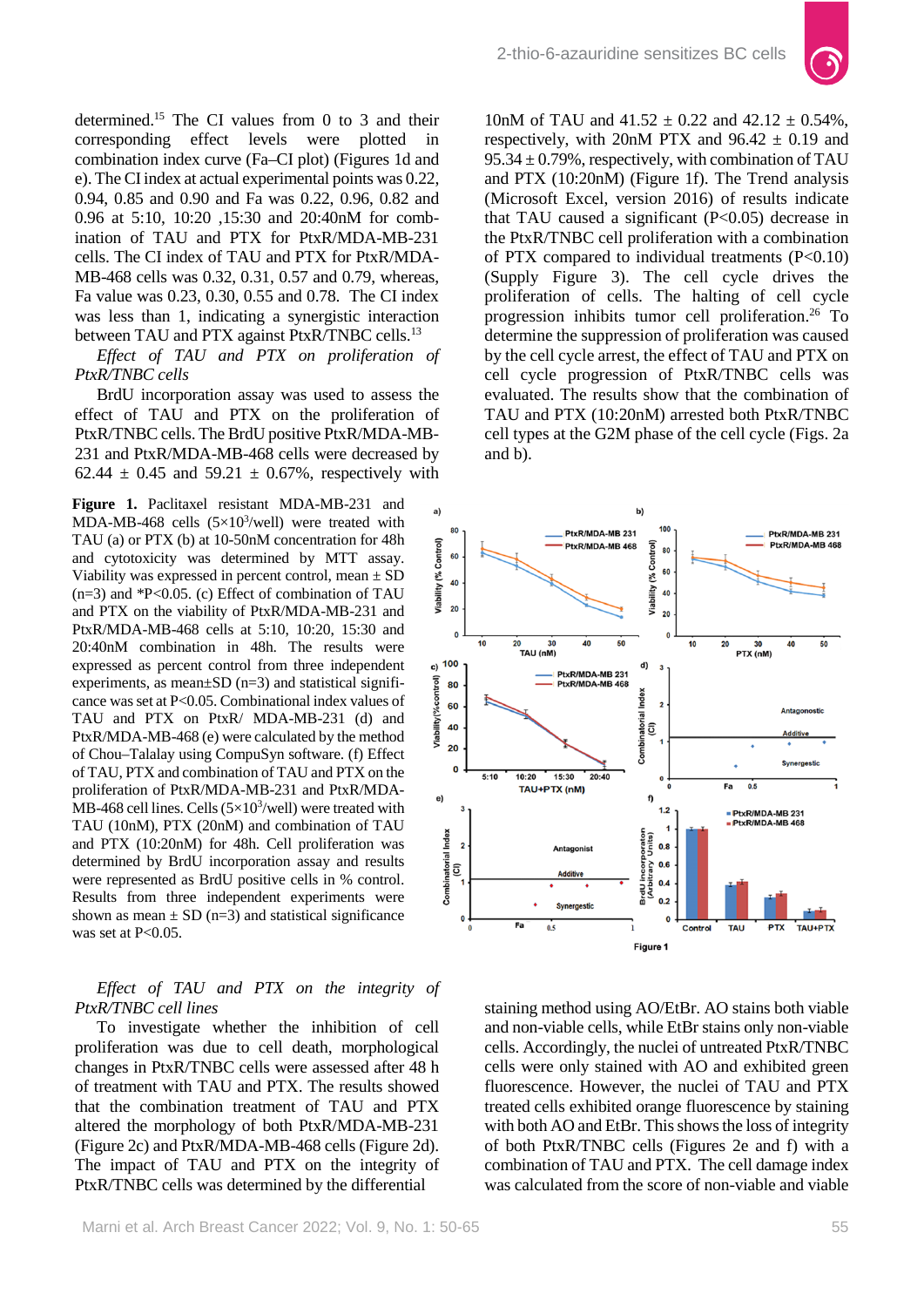# PtxR/MDA-MB-231 and PtxR/MDA-MB-468 cells as  $61.01 \pm 0.08$  and  $59.45 \pm 0.89$ %, respectively.



# Figure 2

**Figure 2.** Effect of TAU and PTX on the integrity of PtxR/TNBC cells. Cell cycle distribution of PtxR/MDA-MB-231 (a) and PtxR/MDA-MB-468 cells (b). PtxR/MDA-MB-231 and PtxR/MDA-MB-468 cells were treated with TAU (10nM), PTX (20nM), and their combination (10:20nM) for 48h. Propidium iodide-stained cells (1.0x10<sup>5</sup>) were analyzed for DNA content using flow cytometry. The data represent one of three independent experiments. Values are mean  $\pm$  SD of three different experiments. Effect of TAU and PTX on the morphology of PtxR/MDA-MB-231 (c) and PtxR/MDA-MB-468 (d). After 48h of treatment, cell morphology was captured under a phase-contrast microscope at 40X resolution. PtxR/MDA-MB-231 (e) and PtxR/MDA-MB-468 (f) cells were treated with TAU (10nM), PTX (20nM) and combination of TAU and PTX (10:20nM) for 48h. Cells were stained with AO and EtBr and images were captured under the fluorescent microscope at 20x magnification. Green fluorescence indicates live cells and orange-red fluorescence indicates dead cells. The data shown are from a representative experiment.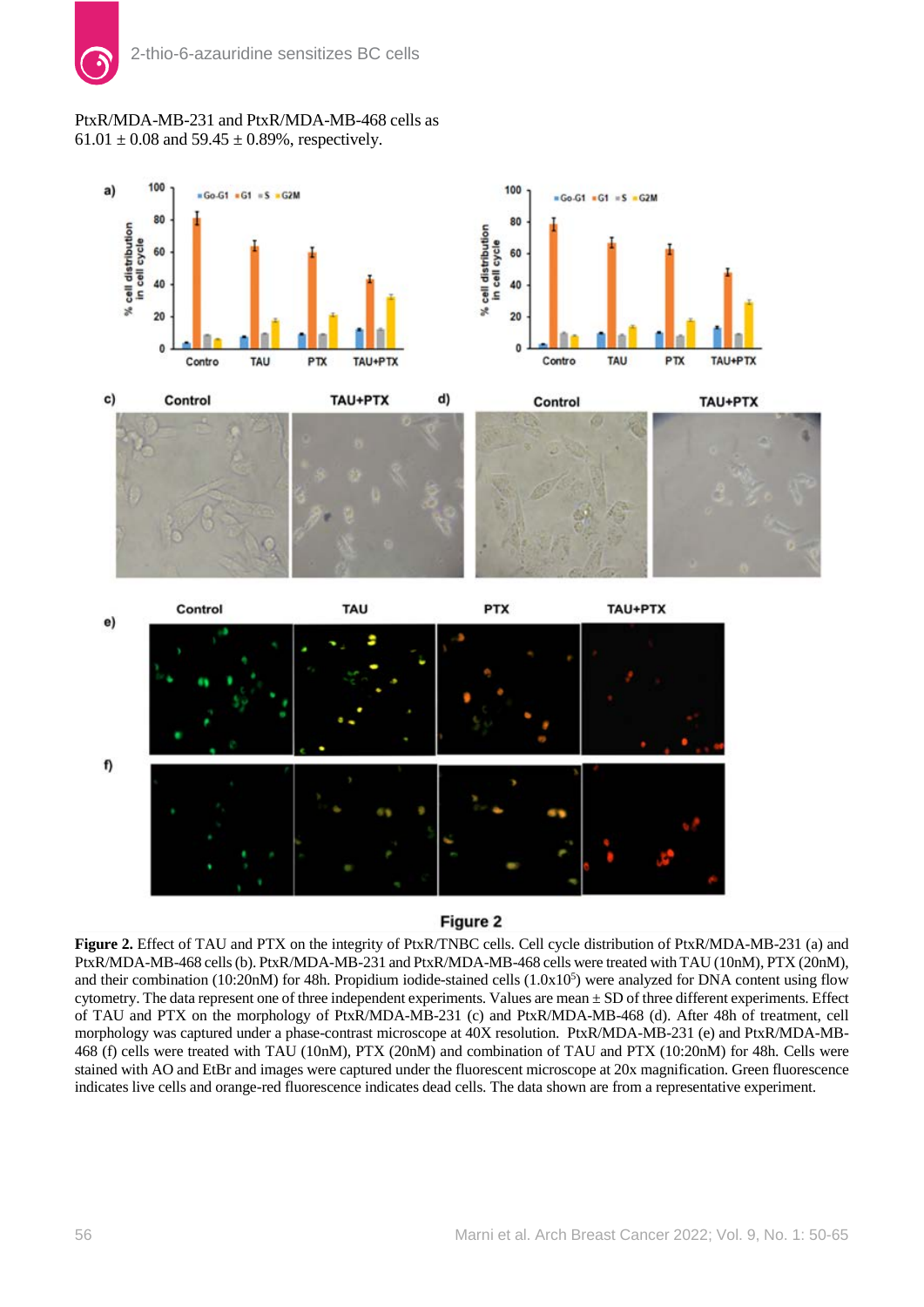



**Supplementary Figure 3.** Trend analysis of PtxR/TNBC cell proliferation with TAU (10nM) , PTX (10nM) and combination of TAU and PTX (10:20nM).

*Effects of TAU and PTX apoptosis in PtxR/TNBC cells*

Apoptosis is an important mechanism that contributes to reduced tumor growth. TUNEL assay is used to evaluate TAU and PTX induced cell death. The 3' OH nicks of DNA labeled with TUNEL exhibited green fluorescence. The findings indicate that the PtxR/TNBC cells exhibited a significant number of TUNEL-positive cells with a combination of TAU and PTX (10:20nM) (Figures 3 a and b). The percentage of TUNEL positive untreated, TAU, PTX and TAU+PTX treated PtxR/MDA-MB-231 cells was  $7.83 \pm 0.73$ ,  $54.62 \pm 0.29$ ,  $52.16 \pm 0.62\%$  and  $72.22 \pm 0.83\%$ , respectively. However, the percentage of untreated, TAU, PTX and TAU+PTX treated TUNEL positive PtxR/MDA-MB-468 cells was  $9.14 \pm 0.14$ , 39.84  $\pm$ 0.47, 39.14  $\pm$  0.29% and 70.24  $\pm$  0.16%, respectively (Figure 3c).

To understand the TAU and PTX induced apoptotic mechanism, the expression of the apoptotic related genes, BAX and Bcl-2, was examined by RT-PCR (Figures 3d and e). The results show that the expression of BAX was moderately increased with separate treatments of TAU and PTX but significantly increased with the combination of TAU and PTX in both PtxR/MDA-MB-231 and PtxR/MDA-MB-468 cells. However, the expression of Bcl-2 was slightly decreased with TAU, but moderately with PTX and significantly with a combination of TAU and PTX. The comparative expression of BAX in PtxR/MDA-MB-231 was 1.27, 1.29, and 1.45-folds, respectively, and MDA-MB-468 cells were 1.42, 1.53, 1.93-folds with TAU, PTX, and combination of PTX and TAU, respectively, whereas controls were 0.35- and 0.81 folds, respectively. However, Bcl2 expression was 0.78-, 0.76- and 0.57-folds in PtxR/MDA-MB-231 cells and 0.76-, 0.75-, 0.62-folds in PtxR/MDA-MB-468 cells with TAU, PTX, and combination of PTX and TAU, respectively, while untreated controls were 1.31- and 1.13-folds, respectively (Figure 3f).

The expression pattern of Bcl-2, as well as BAX proteins, was analyzed by immunoblotting (Figures 3g & h). The results showed that the expression of BAX protein was heightened in both PtxR/MDA-MB-231 and PtxR/MDA-B 468 cells with TAU, PTX, and more significantly with a combination of TAU and PTX compared to untreated controls. However, the expression of Bcl-2 was decreased with all three treatments compared to untreated controls. The expression of BAX was enhanced by 1.41, 1.51- and 1.6-folds in PtxR/MDA-MB-231, whereas 1.50-, 1.57 and 1.69- folds in PtxR/MDA-MB-468 with TAU, PTX, and combination of TAU and PTX, respectively, compared to controls  $(P^*<0.05)$ . However, the expression of Bcl-2 protein was diminished by 1.3-, 1.21- and 0.9-folds in PtxR/MDA-MB-231 and 1.7-, 1.1- and 1.1-folds in PtxR/MDA-MB-468 cell with TAU, PTX, and combination of TAU and PTX, respectively, in comparison to the control (Figure 3i). The TAU and PTX induced apoptosis in PtxR/TNBC cells was confirmed by determining the active capsase3 levels using the ELISA method. The results showed that functional caspase levels were increased to 40±2.34, 61±3.11, and 80±4.22 with TAU, PTX, and combination of TAU and PTX in PtxR/MDA-MB-231 cells, whereas the levels  $42\pm2.73$ ,  $63\pm3.28$ , and 82±4.36 with TAU, PTX and combination of TAU and PTX in PtxR/MDA-MB-468 cells (Figure 3j).

# *Effects of TAU and PTX drug resistance mechanism of PtxR/TNBC cells*

ELISA was used to determine the effect of the combination of TAU and PTX on ABC transporters, MRP1, p-glycoprotein (MDR1), BCRP, and MRP8 levels, since these proteins have been reported to be involved in the development of drug resistance in breast cancer.<sup>27,28</sup> The results display that the expression level of MRP1 was 0.11 and 0.12ng/mL of lysate from TAU+PTX treated PtxR/MDA-MB-231 and PtxR/MDA-MB-468 cells, respectively, while untreated PtxR/MDA-MB-231 and PtxR/MDA-MB-468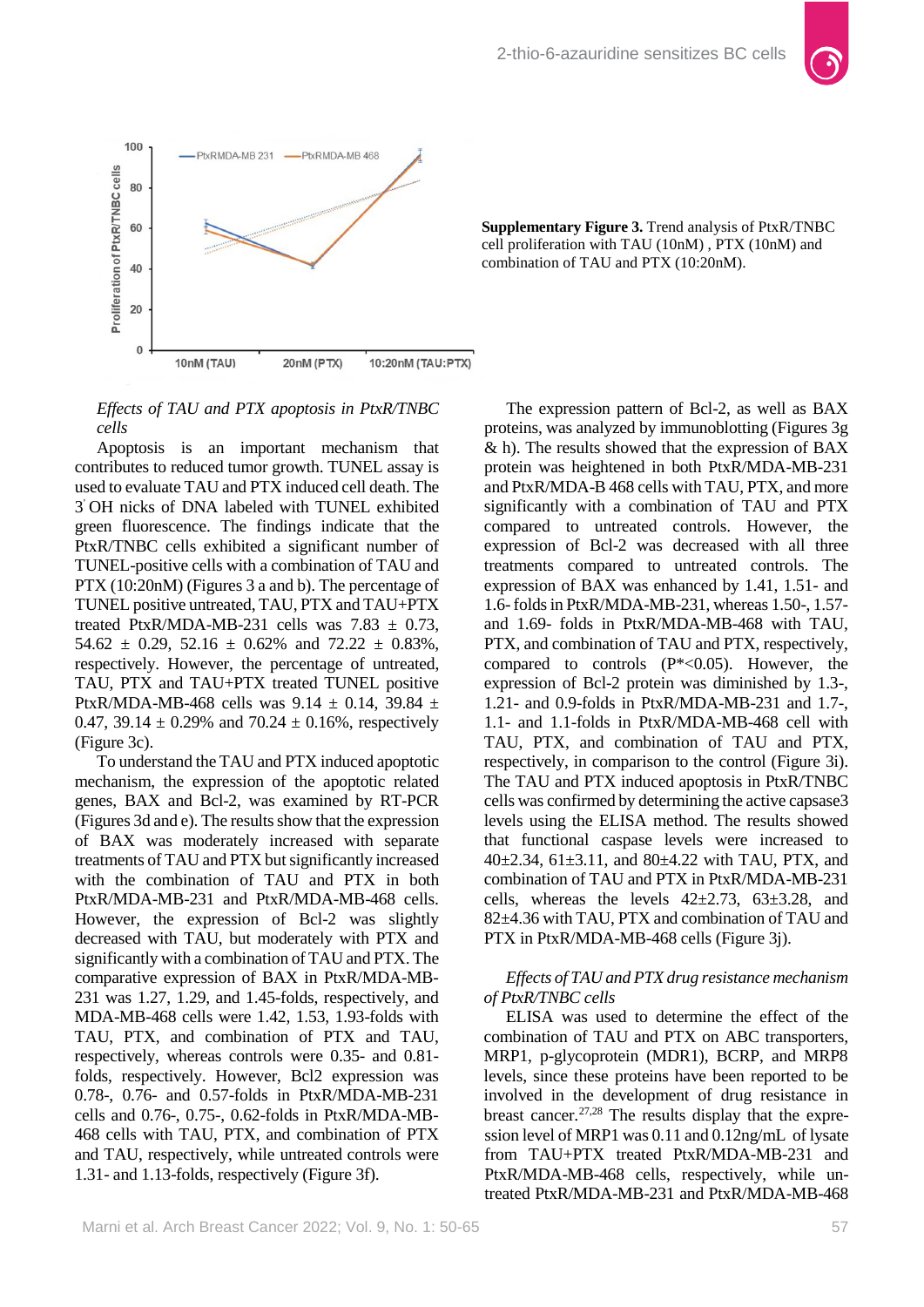

cells showed 0.38 and 0.36ng/mL of cell lysate, respectively (Figure 4a). In addition, the levels of BCRP were 0.28 and 0.31ng/mL in lysate from untreated PtxR/MDA-MB-231 and PtxR/MDA-MB-468 cells, while 0.09 and 0.07ng/mL in TAU+PTX treated cells (Figure 4b). Further, the expression levels of MRP8 were 0.42 and 0.41ng/mL lysate from untreated PtxR/MDA-MB-231 and PtxR/MDA-MB-468 cells, respectively, whereas 0.13 and 0.11ng/mL lysate from TAU+PTX treated PtxR/MDA-MB-231 and PtxR/MDA-MB-468 cells (Figure 4c). The levels of MDR1 were 0.39 and 0.36ng/mL of lysate from untreated PtxR/MDA-MB-231 and PtxR/MDA-MB-468 cells, respectively, whereas 0.04 and 0.06ng/mL of

lysate from TAU+PTX treated PtxR/MDA-MB-231 and PtxR/MDA-MB-468 cells (Figure 4d).

As TAU targets CD151 in TNBC cells,<sup>11</sup> and drugresistant proteins in PTX resistant TNBC cells, the possible role of CD151 in drug resistance was further explored. For this study, CD151 was overexpressed in PTX resistant TNBC cell types, and the expression of ABC transporters was determined by western blot analysis. The results showed that the expression of ABC transporters MRP1, MDR1, and BCRP levels were significantly reduced with a combination of TAU and PTX treatment in CD151 overexpressing PtxR/MDA-MB-231 and PtxR/MDA-MB-468 cells (Figures 4e and f).



#### Figure 3

**Figure 3.** Effect of TAU and PTX on the induction of apoptosis in PtxR/TNBC cell lines. PtxR/MDA-MB-231 (a) and PtxR/MDA-MB-468 (b) were treated with TAU (10nM), PTX (20nM) and combination of TAU and PTX (10:20nM) for 48h. Cells were stained with TUNEL reagent. The data shown are from a representative experiment. c) Quantification of apoptotic cells expressed as the percentage of TUNEL positive cells compared to DAPI stained cells. mRNA expression of BAX and Bcl-2 compared with GAPDH on MDA-MB-231(d) and MDA-MB-468 cells (e). Quantification of BAX, and Bcl-2 mRNA levels by Reverse Transcriptase-PCR (f). The values were represented using Image J analysis. Relative Expression of BAX and Bcl-2 proteins in TAU and PTX treated MDA-MB-231 (g) and MDA-MB-468 cells (h) by performing western blotting. Relative folds changes in the expression of apoptotic proteins in comparison with GAPDH. The results were interpreted in terms of fold change using image J analysis (i). Caspase-3 activity in MDA-MB231 and MDA-MB468 cell lines (j) were treated and measured by ELISA. Bars represent the mean  $\pm$  SD (n=3), P $\leq$ 0.05.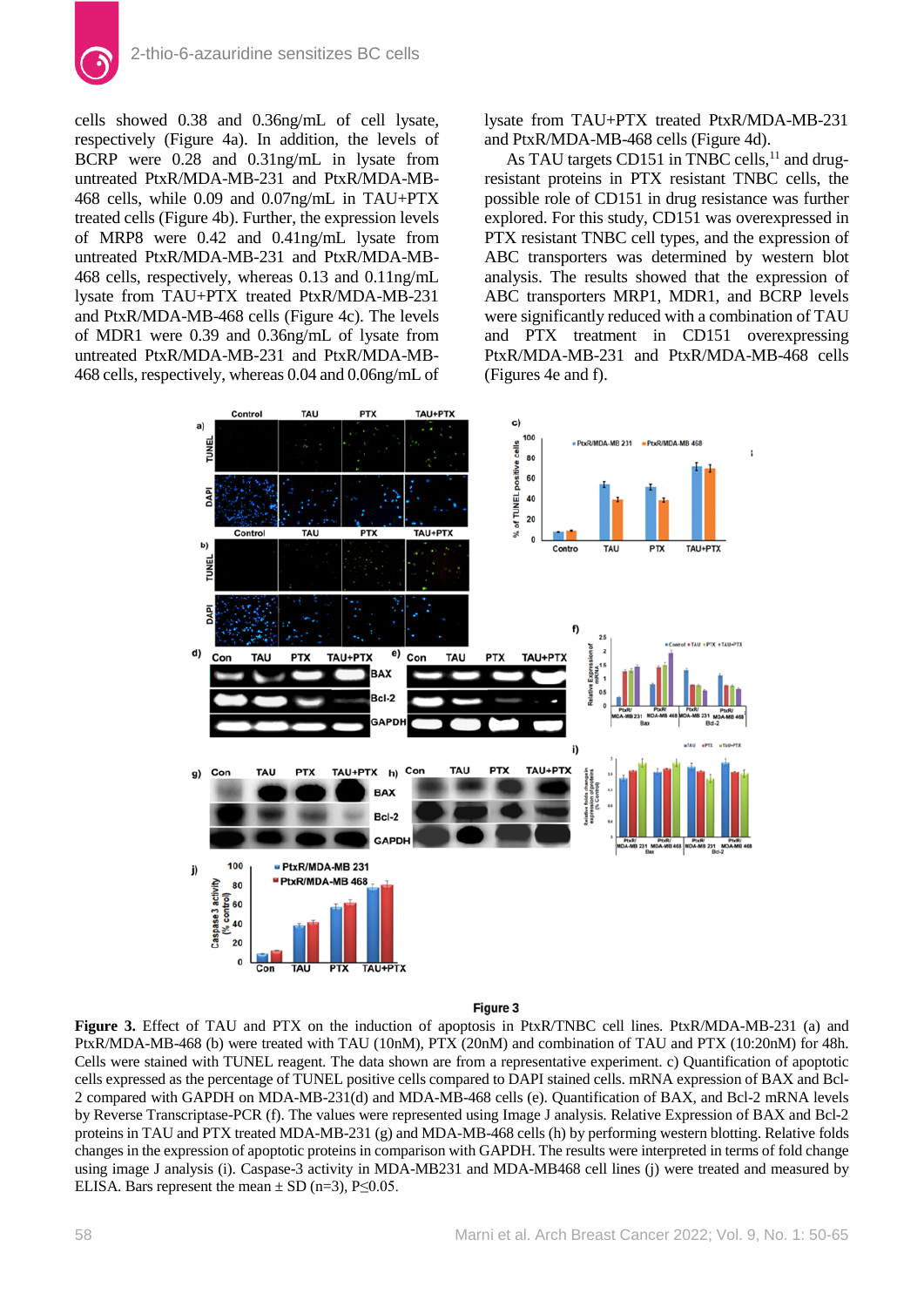

**Figure 4.** Effect of TAU and PTX on expression levels of ABC transport proteins. Effect of TAU and PTX on the expression of MRP 1 (a) BCRP (b) MRP-8 (c) and P-glycoprotein or MDR1 (d) The PtxR/MDA-MB-231 and PtxR/MDA-MB-468 cells were treated with a combination of TAU and PTX at 10:20nM. After 48 h treatment, the levels of MRP-1, MDR1, BCRP, and MRP-8 were determined by specific ELISA method. The cumulative data of each assay was from three independent experiments as shown as mean  $\pm$  SD (n=3), P $\leq$ \*0.05. Effect of TAU and PTX on the expression of MRP-1, BCRP and p-glycoprotein in CD151 overexpressed PtxR/MDA-MB-231 and PtxR/MDA-MB-468 cells (e) CD151 overexpressed cells were treated with a combination of TAU (10nM) and PTX (20nM) for 48h. The expression of MRP-1, BCRP and MDR1 were determined by western blotting. The cumulative data of each assay was from three independent experiments.

Studies have reported that breast tumors treated with chemotherapy are enriched with breast cancer stem cells (BCSCs), which are responsible for drug resistance and tumor relapse. If so, then targeting the BCSCs could be a promising strategy for reducing breast cancer growth. In view of this, stem cells were isolated from PtxR/MDA-MB-231 and PtxR/MDA-MB-468 cell clones and treated with the combination of PTX and TAU. The results showed that cells from the mammospheres expressed high levels of CD44 and low levels of CD24 [Data not shown]. One of the most characteristic features, mammosphere formation, was assayed after 24h of treatment. The results showed that

the size, as well as the number of the mamospheres, was significantly reduced in PtxR/MDA-MB-231 and PtxR/MDA-MB-468 cells with combination treatment compared to untreated controls (Figure 5a). The mammosphere formation efficiency was reduced to 36% in PtxR/MDA-MB-231 with the combination of TAU and PTX (10:20nM) compared to untreated control (100%), whereas 42% in PtxR/MDA-MB-468 compared to control (100%) (Figure 5b). These results indicated that a combination of TAU and PTX sensitized stem cell character of drug-resistant TNBC cells.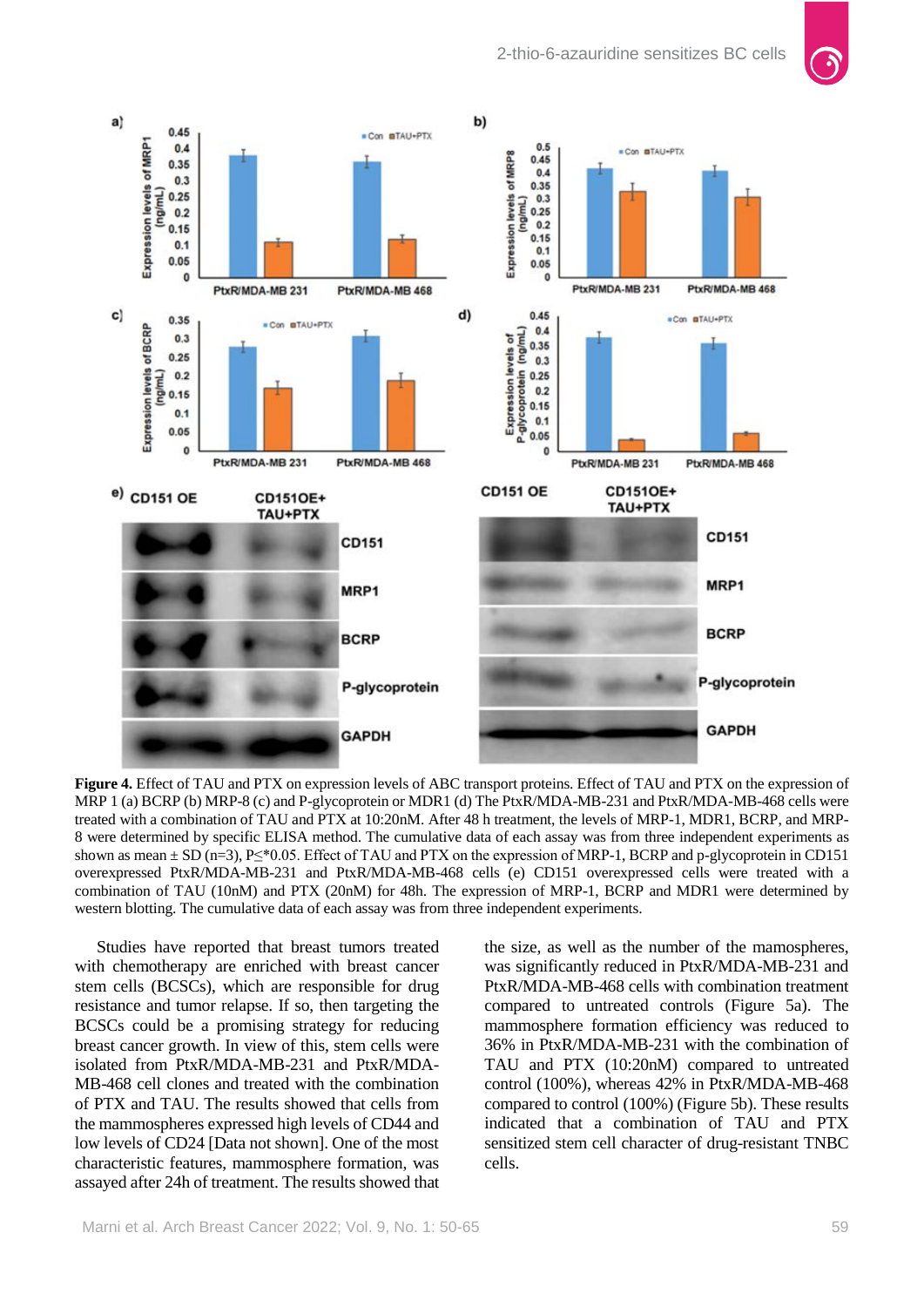

## **DISCUSSION**

Studies have reported that anthracyclines, alkylating agents, taxanes, and platinum agents show significant treatment benefits to TNBC patients. $29,30$ Studies have reported that chemotherapy using PTX improve the outcome of TNBC but brought limited clinical benefits due to the development of resistance.<sup>31,32</sup> Studies have also reported that PTX induces apoptosis by binding in the Bcl-2 loop domain.<sup>33</sup> PTX with various combinations has been evaluated in patients with TNBC.<sup>33-39</sup> Co-delivery of PTX and cisplatin using hydrogel showed synergistic effect on MDA-MB-231 cells by inducing apoptosis.<sup>40</sup>

A recent clinical trial has reported on the use of PTX with the combination of targeted agents, $41$  which disrupt microtubules, $42$  induce DNA damage, $43$  inhibit cell cycle, $44$  induce apoptosis, $45$  and reduce angiogenesis.46 Earlier studies have demonstrated that antiangiogenic agents, tyrosine kinase inhibitors, and EGFR inhibitors, along with chemotherapy, show moderate gains and have a similar effect on the survival of TNBC patients.<sup>47</sup>

McDermott *et al*. (2014) have described that a 2- to 12-fold increase in drug resistance is clinically relevant acquired drug resistance.<sup>48</sup> Generally, clinically-related

**Figure 5.** Effect of TAU and PTX on stemness of drug resistant TNBC cells. Effect of TAU and PTX on mammosphere formation (a) mammosphere formation efficiency (b). After treatment with combination of TAU and PTX (20:40nM), PtxR/MDA-MB-231 and PtxR/MDA-MB-468 cells were supplemented with tumorsphere-XF medium and incubated in a humidified chamber at  $37^{\circ}$ C with  $5\%$  CO<sub>2</sub> for seven days. Untreated cells were served as control. After incubation, the image of tumorospheres was captured under phase-contrast microscopy at 40X magnification and number of mammospheres was counted. The mammosphere formation efficiency was calculated using the formula: Mammosphere formation efficiency (%)=No. of mammospheres per well/No. of cells seeded per well×100.

drug-resistant cell lines can be developed by growing continuously in the presence of the drug. In the present study, MDA-MB-231 and MDA-MB-468 cell lines with 12-fold resistance to PTX were developed by interm-ittent and alternative exposure to PTX. Hence, the developed PtxR/TNBC cell lines are clinically relevant models for drug discovery studies. The PTX resistant TNBC cells exhibited a higher population doubling time (PDT) compared to normal TNBC cells.

Generally, increased cell proliferation and reduced apoptosis are associated with drug resistance. Hence, we exploited these cellular functions to study the impact of TAU and PTX on PtxR/TNBC cells. For optimization of dose schedule, the experiments of screening for the optimal combination ratio of TAU and PTX were carried out by MTT and CI assays. This study observed significant cytotoxicity against PtxR/TNBC cell lines with a combination of TAU and PTX compared to individual agents. Analysis of interaction between TAU and PTX using CompuSyn software revealed that a combination of TAU and PTX have significant cytotoxicity against PtxR/TNBC cell lines at 10:20nM concentration, which is 50% less than individual treatment concentrations. Further, the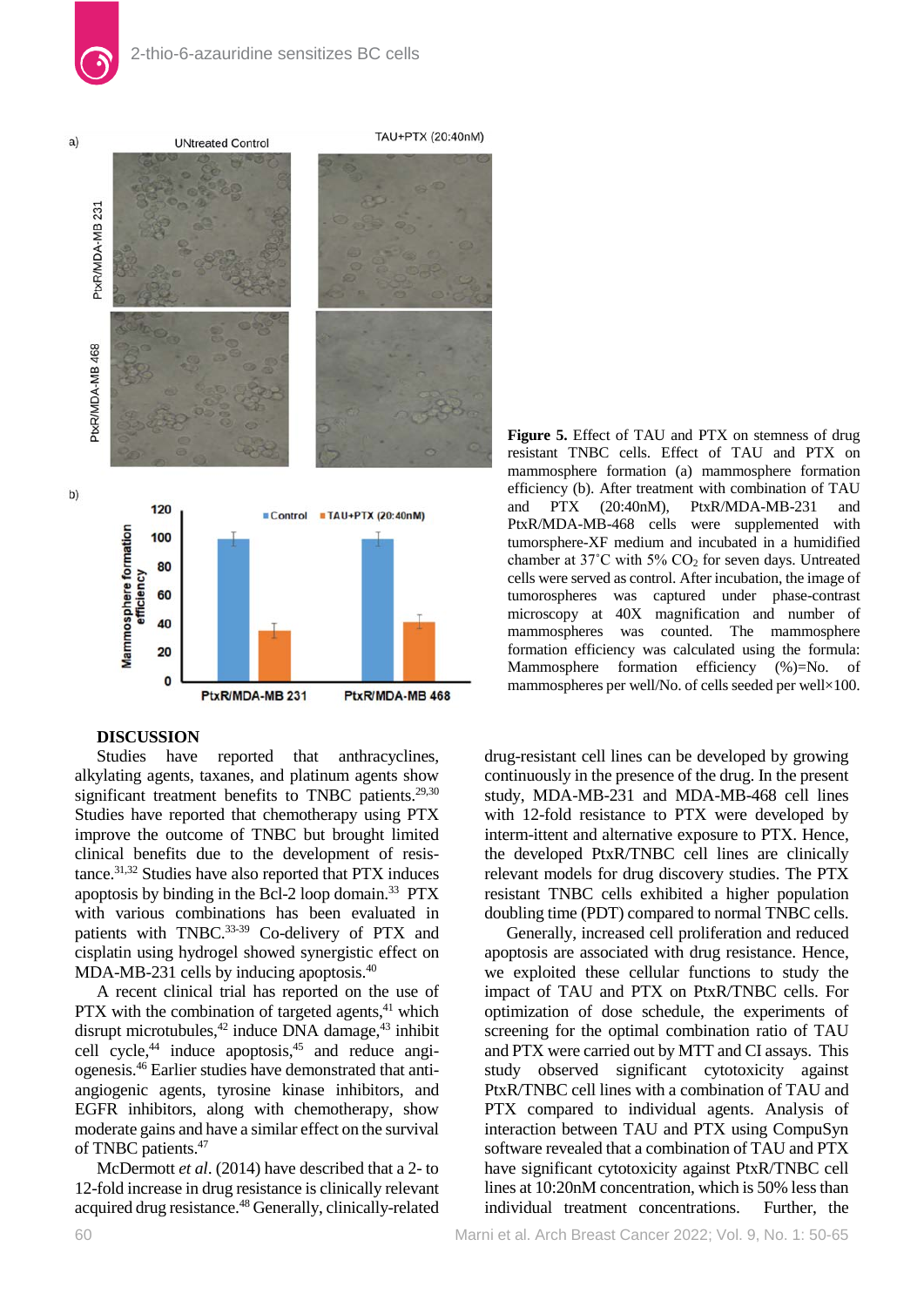

combination index  $(CI)\leq 1$ , indicated the synergetic effect of TAU and PTX on PtxR/TNBC cells in line with earlier studies.<sup>16,49</sup>

Cell proliferation and cell cycle are critically related to the viability of cells.<sup>50</sup> Therefore, it is reasonably important to evaluate the effect of TAU and PTX on the proliferation and cell cycle of PtxR/TNBC cells. In the present study, we found that the combination of TAU and PTX induced morphological changes and loss of cell integrity, reducing the proliferation and inhibited cell cycle progression of PtxR/TNBC cells at the G2M phase. This inhibition may be mediated by loss of cell integrity, the hallmark of apoptosis. $51$ 

The Bcl-2 family proteins are key regulators of apoptosis, including Bcl-2 and BAX.<sup>52</sup> Interestingly, Bcl-2 is found to be overexpressed while BAX is downregulated in TNBC cells.<sup>53</sup> It has also been reported that Bcl-2 promotes PTX resistance by enhancing the phosphorylation of Bcl2.<sup>54</sup> However, the upregulation of BAX sensitizes cancer cells to PTX by enhancing programmed cell death.55 The combination of TAU and PTX enhanced the expression of BAX with simultaneous downregulation of Bcl2 in PtxR/TNBC cell lines. The ratio of Bcl-2 to Bax is the best-characterized regulator of apoptosis and contributes to caspase-3 mediated apoptosis.<sup>21</sup> In line with this, the present study observed an increase in BAX to Bcl-2 ratio and activity of caspase-3 with a combination of TAU and PTX in PtxR/TNBC cell lines. The combination of TAU and PTX significantly reduced the expression of ABC transporters, MRP-1 and MDR1 but moderately BCRP in PtxR/TNBC. The expression of MRP1 and MDR1 was also decreased in CD151 overexpressed PtxR/TNBC cells, indicating that CD151 mediated PTX drug resistance.

CD151, a member of the tetraspanin family, plays a key role in the organization of signaling platform, tetraspanin enriched microdomains (TEM).<sup>56</sup> CD151 is associated with various partners in TEM and has a scaffolding role in cell survival, proliferation, adhesion, migration, and angiogenesis.57 Targeted therapeutics against CD151 showed promising results in xenografts of solid tumors.<sup>58</sup> Blocking of LEL using specific monoclonal antibodies, recombinant EC2 domains, small molecule inhibitors, or silencing using siRNA inhibited the functions or disrupted the interaction of CD151 with its partners.<sup>59,  $\overline{60}$ </sup> CD151 contributes to drug resistance in glioma initiating cells.61 Recently, Soonyean *et al*., (2019) have reported that CD151 supports drug resistance in MDA-MB-231 TNBC cells.62

From these studies, it is reasonable to conclude that the addition of two drugs of different mechanisms of action could dramatically augment cytotoxicity in

TNBC cells. Further, the anticancer activity of TAU and PTX is probably complementary, which may contribute to a synergistic effect. Interestingly, PtxR/ MDA-MB-231 and PtxR/MDA-MB-468 cell lines showed uniform response towards TAU and PTX, which may be due to the presence of common genes with a similar expression trend.<sup>63</sup> Breast tumors treated with PTX are enriched with cancer stem cells.<sup>64</sup> The present study observed that stem cells from PTX resistant TNBCs were sensitized by the combination treatment with PTX and TAU. An earlier study reported that PTX is ineffective in targeting BC stem cells, but a combination with other therapeutics sensitized the cells and reduced the number of mammospheres.65 As far as we are aware, this is the first report to demonstrate the role of TAU in the sensitization of PTX resistance in TNBC cells.

# **CONCLUSION**

In the current study, a traditionally and widely used anticancer drug, PTX, was selected as a model drug to develop resistance in MDA-MB-231, MDA-MB-468 cells. TAU, an inhibitor of CD151, showed significantly higher cytotoxicity in 12-fold PTX resistant TNBC cells with a 50% lower dose of PTX. This combination inhibited the most common drugresistant cellular mechanisms, including cell proliferation, cell cycle progression of PtxR/TNBC cells, but induced apoptosis. Mechanistically, TAU and PTX combination reduced the expression of Bcl2, simultaneously inducing the BAX and caspase 3 expressions. They reduced the expression of common ABC transporters, MRP1 and MDR1, in PtxR and CD151 overexpressed TNBC cell lines. These findings show that TAU sensitizes 12-fold PTX resistant TNBC cells at lower effective dosages by inhibiting the expression of CD151. In conclusion, the present data describes the potential therapeutic value of CD151 in TAU-mediated sensitization of PTXresistant TNBC cells.

## **ACKNOWLEDGEMENTS**

The authors would like to thank UGC-DAE-CSR-KC/CRS/19/RB-04/1047, Kolkata for providing financial assistance, GITAM (Deemed to be University) for providing the facility for conducting this work. This research was supported by AMED under Grant Number JP21 ck0106555, and The Research Funding for Longevity Sciences (21-22) from the National Center for Geriatrics and Gerontology, Japan.

## **CONFLICT OF INTEREST**

The authors declare no conflict of interest.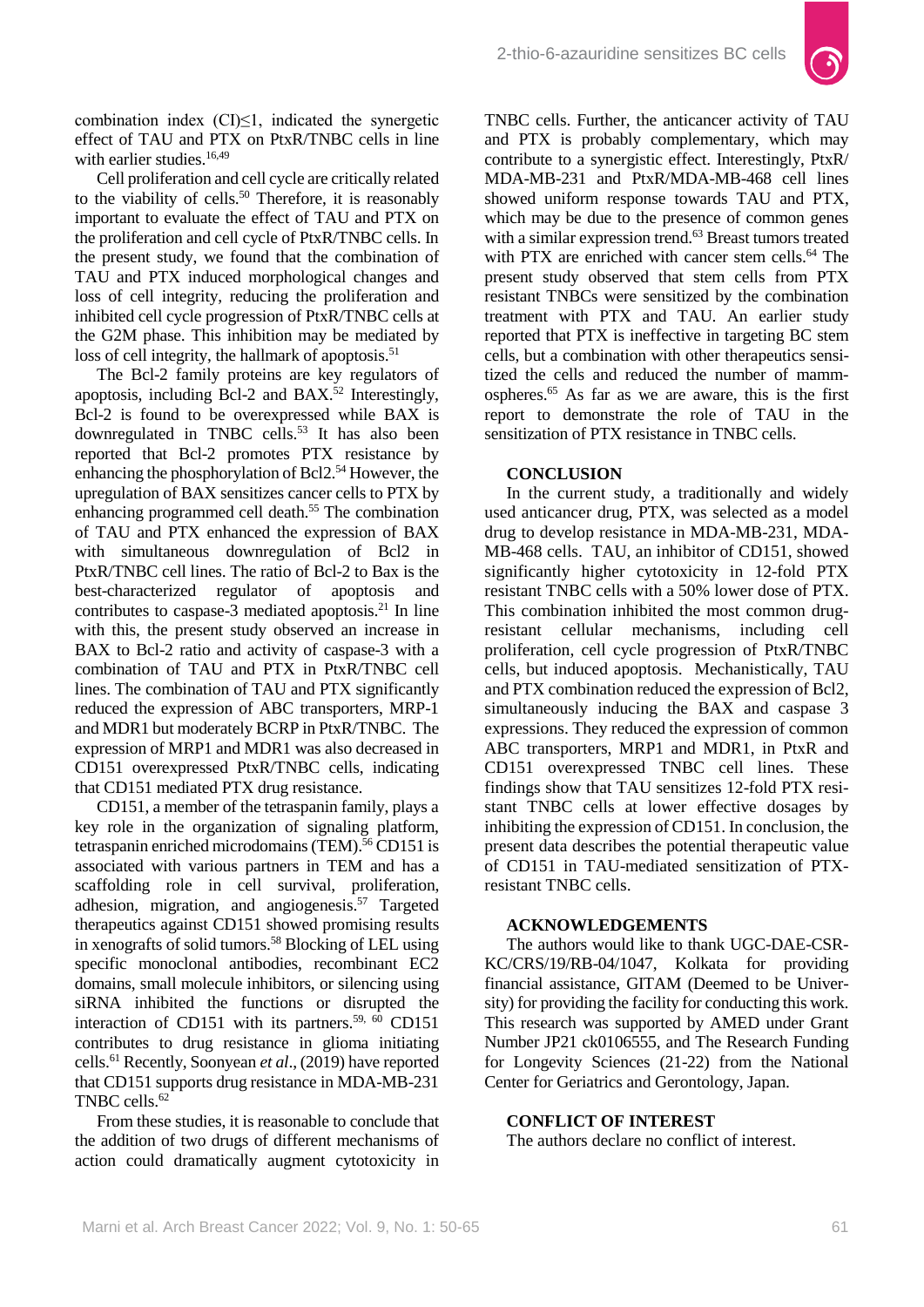

# **REFERENCES**

- 1. Wahba HA, El-Hadaad HA. Current approaches in treatment of triple-negative breast cancer. Cancer biology & medicine. 2015;12(2):106-16. doi: [10.7497/j.issn.2095-3941.2015.0030.](https://doi.org/10.7497/j.issn.2095-3941.2015.0030)
- 2. Kucuk O, Pandya KJ, Skeel RT, Hochster H, Abeloff MD. Phase II study of cisplatin and 5-fluorouracil in previously treated metastatic breast cancer: an Eastern Cooperative Oncology Group study (PA 185). Breast cancer research and treatment. 1999;57(2):201-6. doi: [10.1023/a:1006229701954.](https://doi.org/10.1023/a:1006229701954)
- 3. Zajdel A, Nycz J, Wilczok A. Lapatinib enhances paclitaxel toxicity in MCF-7, T47D, and MDA-MB-321 breast cancer cells. Toxicology in vitro : an international journal published in association with BIBRA. 2021;75:105200. doi: [10.1016/j.tiv.2021.105200.](https://doi.org/10.1016/j.tiv.2021.105200)
- 4. Zhong P, Chen X, Guo R, Chen X, Chen Z, Wei C, et al. Folic Acid-Modified Nanoerythrocyte for Codelivery of Paclitaxel and Tariquidar to Overcome Breast Cancer Multidrug Resistance. Molecular pharmaceutics. 2020;17(4):1114-26. doi: [10.1021/acs.molpharmaceut.9b01148.](https://doi.org/10.1021/acs.molpharmaceut.9b01148)
- 5. Thakur V, Kutty RV. Recent advances in nanotheranostics for triple negative breast cancer treatment. Journal of Experimental & Clinical Cancer Research. 2019;38(1):430. doi: [10.1186/s13046-019-](https://doi.org/10.1186/s13046-019-1443-1) [1443-1.](https://doi.org/10.1186/s13046-019-1443-1)
- 6. Michelle Xu M, Pu Y, Weichselbaum RR, Fu YX. Integrating conventional and antibody-based targeted anticancer treatment into immunotherapy. Oncogene. 2017;36(5):585-92. doi[: 10.1038/onc.2016.231.](https://doi.org/10.1038/onc.2016.231)
- 7. Di L, Liu LJ, Yan YM, Fu R, Li Y, Xu Y, et al. Discovery of a natural small-molecule compound that suppresses tumor EMT, stemness and metastasis by inhibiting TGFbeta/BMP signaling in triple-negative breast cancer. Journal of experimental & clinical cancer research : CR. 2019;38(1):134. doi: [10.1186/s13046-019-1130-2.](https://doi.org/10.1186/s13046-019-1130-2)
- 8. Morrey JD, Smee DF, Sidwell RW, Tseng C. Identification of active antiviral compounds against a New York isolate of West Nile virus. Antiviral research. 2002;55(1):107-16. doi: [10.1016/s0166-](https://doi.org/10.1016/s0166-3542(02)00013-x) [3542\(02\)00013-x.](https://doi.org/10.1016/s0166-3542(02)00013-x)
- 9. Li LH, Neil GL, Moxley TE, Olin EJ. Antitumor activity and mode of action of 2-thio-6-azauridine (NSC-146268) on L1210 leukemia. Cancer chemotherapy reports. 1974;58(3):345-52. doi: Not Available.
- 10. Loret EP, Darque A, Jouve E, Loret EA, Nicolino-Brunet C, Morange S, et al. Erratum to: Intradermal injection of a Tat Oyi-based therapeutic HIV vaccine reduces of 1.5 log copies/mL the HIV RNA rebound median and no HIV DNA rebound following cART interruption in a phase I/II randomized controlled clinical trial. Retrovirology. 2016;13(1):35. doi: [10.1186/s12977-016-0264-y.](https://doi.org/10.1186/s12977-016-0264-y)
- 11. Gavara MM, Zaveri K, Badana AK, Gugalavath S, Amajala KC, Patnala K, et al. A novel small molecule inhibitor of CD151 inhibits proliferation of metastatic triple negative breast cancer cell lines. Process biochemistry. 2018;66:254-62. doi: [10.1016/j.procbio.2017.12.004.](https://doi.org/10.1016/j.procbio.2017.12.004)
- 12. Kgk D, Kumari S, G S, Malla RR. Marine natural compound cyclo(L-leucyl-L-prolyl) peptide inhibits migration of triple negative breast cancer cells by disrupting interaction of CD151 and EGFR signaling. Chemico-biological interactions. 2019;315:108872. doi: [10.1016/j.cbi.2019.108872.](https://doi.org/10.1016/j.cbi.2019.108872)
- 13. Foucquier J, Guedj M. Analysis of drug combinations: current methodological landscape. Pharmacology research & perspectives. 2015;3(3): e00149. doi: [10.1002/prp2.149.](https://doi.org/10.1002/prp2.149)
- 14. Badana AK, Chintala M, Gavara MM, Naik S, Kumari S, Kappala VR, et al. Lipid rafts disruption induces apoptosis by attenuating expression of LRP6 and survivin in triple negative breast cancer. Biomed<br>Pharmacother. 2018:97:359-68. doi: 2018;97:359-68. doi: [10.1016/j.biopha.2017.10.045.](https://doi.org/10.1016/j.biopha.2017.10.045)
- 15. Badana A, Chintala M, Varikuti G, Pudi N, Kumari S, Kappala VR, et al. Lipid Raft Integrity Is Required for Survival of Triple Negative Breast Cancer Cells. Journal of breast cancer. 2016;19(4):372-84. doi: [10.4048/jbc.2016.19.4.372.](https://doi.org/10.4048/jbc.2016.19.4.372)
- 16. Kumari S, Mohan MG, Shailender G, Badana AK, Malla RR. Synergistic enhancement of apoptosis by coralyne and paclitaxel in combination on MDA-MB-231 a triple-negative breast cancer cell line. Journal of cellular biochemistry. 2019;120(10): 18104-16. doi: [10.1002/jcb.29114.](https://doi.org/10.1002/jcb.29114)
- 17. Liu K, Liu PC, Liu R, Wu X. Dual AO/EB staining to detect apoptosis in osteosarcoma cells compared with flow cytometry. Medical science monitor basic research. 2015;21:15-20. doi: [10.12659/msmbr.893327.](https://doi.org/10.12659/msmbr.893327)
- 18. Garrity MM, Burgart LJ, Riehle DL, Hill EM, Sebo TJ, Witzig T. Identifying and quantifying apoptosis: navigating technical pitfalls. Modern pathology : an official journal of the United States and Canadian Academy of Pathology, Inc. 2003;16(4):389-94. doi: [10.1097/01.mp.0000062657.30170.92.](https://doi.org/10.1097/01.mp.0000062657.30170.92)
- 19. Kumar AD, Bevara GB, Kaja LK, Badana AK, Malla RR. Protective effect of 3-O-methyl quercetin and kaempferol from Semecarpus anacardium against H2O2 induced cytotoxicity in lung and liver cells. BMC complementary and alternative medicine. 2016;16(1):376. doi: [10.1186/s12906-016-1354-z.](https://doi.org/10.1186/s12906-016-1354-z)
- 20. Malla RR, Gopinath S, Alapati K, Gorantla B, Gondi CS, Rao JS. uPAR and cathepsin B inhibition enhanced radiation-induced apoptosis in gliomainitiating cells. Neuro-oncology. 2012;14(6):745-60. doi: [doi.org/10.1093/neuonc/nos088.](https://doi.org/10.1093/neuonc/nos088)

62 Marni et al. Arch Breast Cancer 2022; Vol. 9, No. 1: 50-65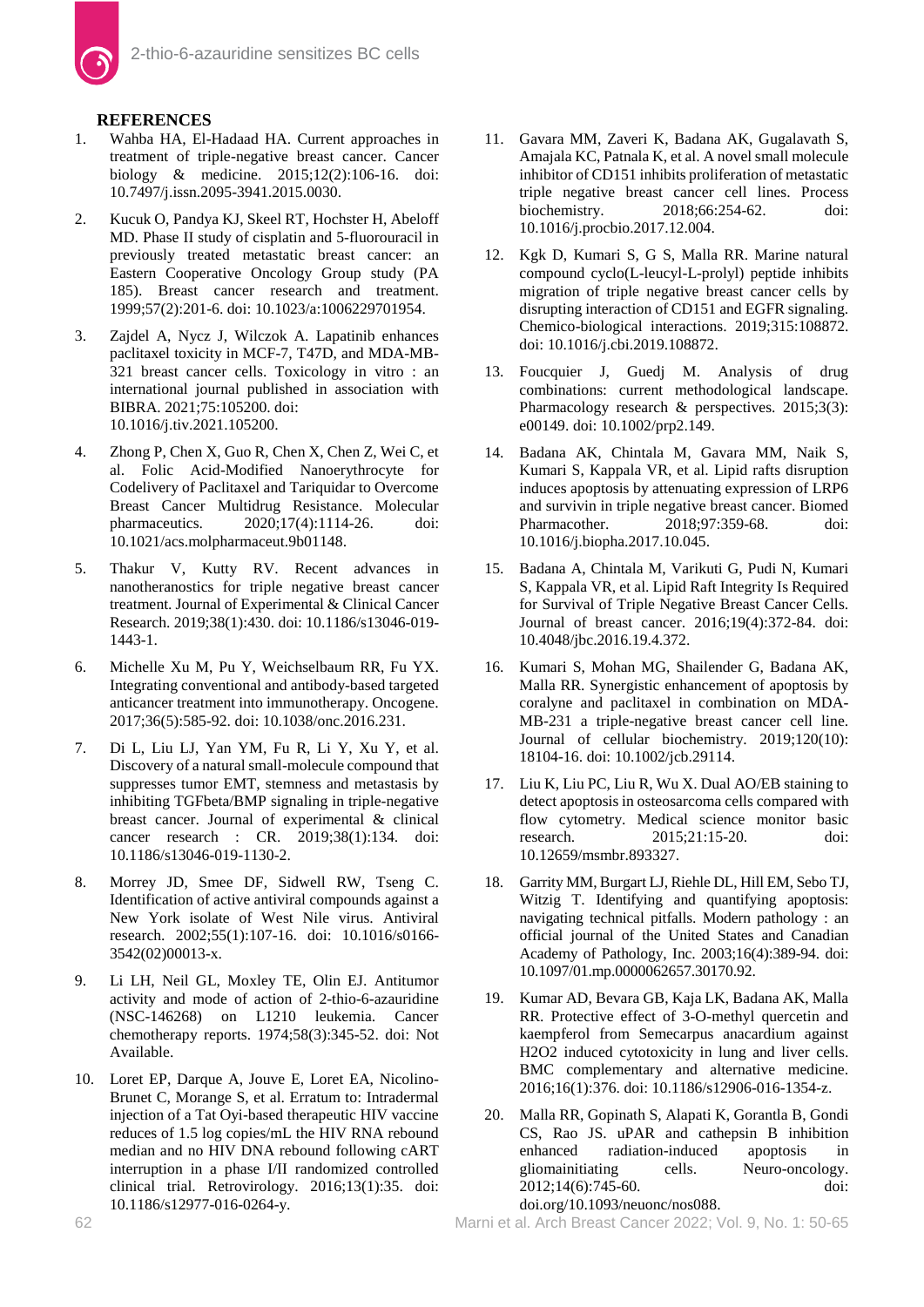

- 21. Malla R, Gopinath S, Alapati K, Gondi CS, Gujrati M, Dinh DH, et al. Downregulation of uPAR and cathepsin B induces apoptosis via regulation of Bcl-2 and Bax and inhibition of the PI3K/Akt pathway in gliomas. PloS one. 2010;5(10):e13731. doi: [10.1371/journal.pone.0013731.](https://doi.org/10.1371/journal.pone.0013731)
- 22. Bevara GB, Naveen Kumar AD, Koteshwaramma KL, Badana A, Kumari S, Malla RR. C-glycosyl flavone from Urginea indica inhibits proliferation & angiogenesis & induces apoptosis via cyclindependent kinase 6 in human breast, hepatic & colon cancer cell lines. The Indian journal of medical research. 2018;147(2):158-68. doi: [10.4103/ijmr.IJMR\\_51\\_16.](https://doi.org/10.4103/ijmr.IJMR_51_16)
- 23. Assanga I, Lujan L. Cell growth curves for different cell lines and their relationship with biological activities. International Journal of Biotechnology and Molecular Biology Research. 2013;4(4):60-70. doi: Not Available
- 24. Shebaby W, Abdalla EK, Saad F, Faour WH. Data on isolating mesenchymal stromal cells from human adipose tissue using a collagenase-free method. Data in brief. 2016;6:974-9. doi: [10.1016/j.dib.2016.02.002.](https://doi.org/10.1016/j.dib.2016.02.002)
- 25. Lovitt CJ, Shelper TB, Avery VM. Doxorubicin resistance in breast cancer cells is mediated by extracellular matrix proteins. BMC Cancer. 2018;18(1):41. doi: [10.1186/s12885-017-3953-6.](https://doi.org/10.1186/s12885-017-3953-6)
- 26. Mills CC, Kolb EA, Sampson VB. Recent Advances of Cell-Cycle Inhibitor Therapies for Pediatric Cancer. Cancer research. 2017;77(23):6489-98. doi: [10.1158/0008-5472.can-17-2066.](https://doi.org/10.1158/0008-5472.can-17-2066)
- 27. Alfarouk KO, Stock CM, Taylor S, Walsh M, Muddathir AK, Verduzco D, et al. Resistance to cancer chemotherapy: failure in drug response from ADME to P-gp. Cancer cell international. 2015;15:71. doi: [10.1186/s12935-015-0221-1.](https://doi.org/10.1186/s12935-015-0221-1)
- 28. Yamada A, Ishikawa T, Ota I, Kimura M, Shimizu D, Tanabe M, et al. High expression of ATP-binding cassette transporter ABCC11 in breast tumors is associated with aggressive subtypes and low diseasefree survival. Breast cancer research and treatment. 2013;137(3):773-82. doi[: 10.1007/s10549-012-2398-](https://doi.org/10.1007/s10549-012-2398-5) [5.](https://doi.org/10.1007/s10549-012-2398-5)
- 29. Bilici A, Arslan C, Altundag K. Promising therapeutic options in triple-negative breast cancer. Journal of BUON: official journal of the Balkan Union of Oncology. 2012;17(2):209-22. doi: Not Available.
- 30. Isakoff SJ. Triple-negative breast cancer: role of specific chemotherapy agents. Cancer journal (Sudbury, Mass). 2010;16(1):53-61. doi: [10.1097/PPO.0b013e3181d24ff7.](https://doi.org/10.1097/PPO.0b013e3181d24ff7)
- 31. Lai H, Wang R, Li S, Shi Q, Cai Z, Li Y, et al. LIN9 confers paclitaxel resistance in triple negative breast cancer cells by upregulating CCSAP. Science China

Life sciences. 2019. doi: [10.1007/s11427-019-9581-](https://doi.org/10.1007/s11427-019-9581-8) [8.](https://doi.org/10.1007/s11427-019-9581-8)

- 32. Sprouse AA, Herbert BS. Resveratrol augments paclitaxel treatment in MDA-MB-231 and paclitaxelresistant MDA-MB-231 breast cancer cells. Anticancer research. 2014;34(10):5363-74. doi: Not Available.
- 33. Ferlini C, Cicchillitti L, Raspaglio G, Bartollino S, Cimitan S, Bertucci C, et al. Paclitaxel directly binds to Bcl-2 and functionally mimics activity of Nur77. Cancer research. 2009;69(17):6906-14. doi: [10.1158/0008-5472.can-09-0540.](https://doi.org/10.1158/0008-5472.can-09-0540)
- 34. Torrisi R, Balduzzi A, Ghisini R, Rocca A, Bottiglieri L, Giovanardi F, et al. Tailored preoperative treatment of locally advanced triple negative (hormone receptor negative and HER2 negative) breast cancer with epirubicin, cisplatin, and infusional fluorouracil followed by weekly paclitaxel. Cancer chemotherapy and pharmacology. 2008;62(4):667-72. doi: [10.1007/s00280-007-0652](https://doi.org/10.1007/s00280-007-0652-z) [z.](https://doi.org/10.1007/s00280-007-0652-z)
- 35. Kaye S, Brown R, Gabra H, Gore M. Emerging therapeutic targets in ovarian cancer: Springer; 2011.
- 36. Burande AS, Viswanadh MK, Jha A, Mehata AK, Shaik A, Agrawal N, et al. EGFR Targeted Paclitaxel and Piperine Co-loaded Liposomes for the Treatment of Triple Negative Breast Cancer. AAPS PharmSciTech. 2020;21(5):151. doi: [10.1208/s12249-020-01671-7.](https://doi.org/10.1208/s12249-020-01671-7)
- 37. Schmid P, Rugo HS, Adams S, Schneeweiss A, Barrios CH, Iwata H, et al. Atezolizumab plus nabpaclitaxel as first-line treatment for unresectable, locally advanced or metastatic triple-negative breast cancer (IMpassion130): updated efficacy results from a randomised, double-blind, placebo-controlled, phase 3 trial. The Lancet Oncology. 2020;21(1):44- 59. doi: [10.1016/s1470-2045\(19\)30689-8.](https://doi.org/10.1016/s1470-2045(19)30689-8)
- 38. Kang C, Syed YY. Atezolizumab (in Combination with Nab-Paclitaxel): A Review in Advanced Triple-Negative Breast Cancer. Drugs. 2020;80(6):601-7. doi: [10.1007/s40265-020-01295-y.](https://doi.org/10.1007/s40265-020-01295-y)
- 39. Hsu MY, Hsieh CH, Huang YT, Chu SY, Chen CM, Lee WJ, et al. Enhanced Paclitaxel Efficacy to Suppress Triple-Negative Breast Cancer Progression Using Metronomic Chemotherapy with a Controlled Release System of Electrospun Poly-d-l-Lactide-Co-Glycolide (PLGA) Nanofibers. Cancers. 2021;13 (13). doi[: 10.3390/cancers13133350.](https://doi.org/10.3390/cancers13133350)
- 40. Davoodi P, Ng WC, Srinivasan MP, Wang CH. Codelivery of anti-cancer agents via double-walled polymeric microparticles/injectable hydrogel: A promising approach for treatment of triple negative breast cancer. Biotechnology and bioengineering. 2017;114(12):2931-46. doi: [10.1002/bit.26406.](https://doi.org/10.1002/bit.26406)
- 41. Reguera-Nuñez E, Xu P, Chow A, Man S, Hilberg F, Kerbel RS. Therapeutic impact of Nintedanib with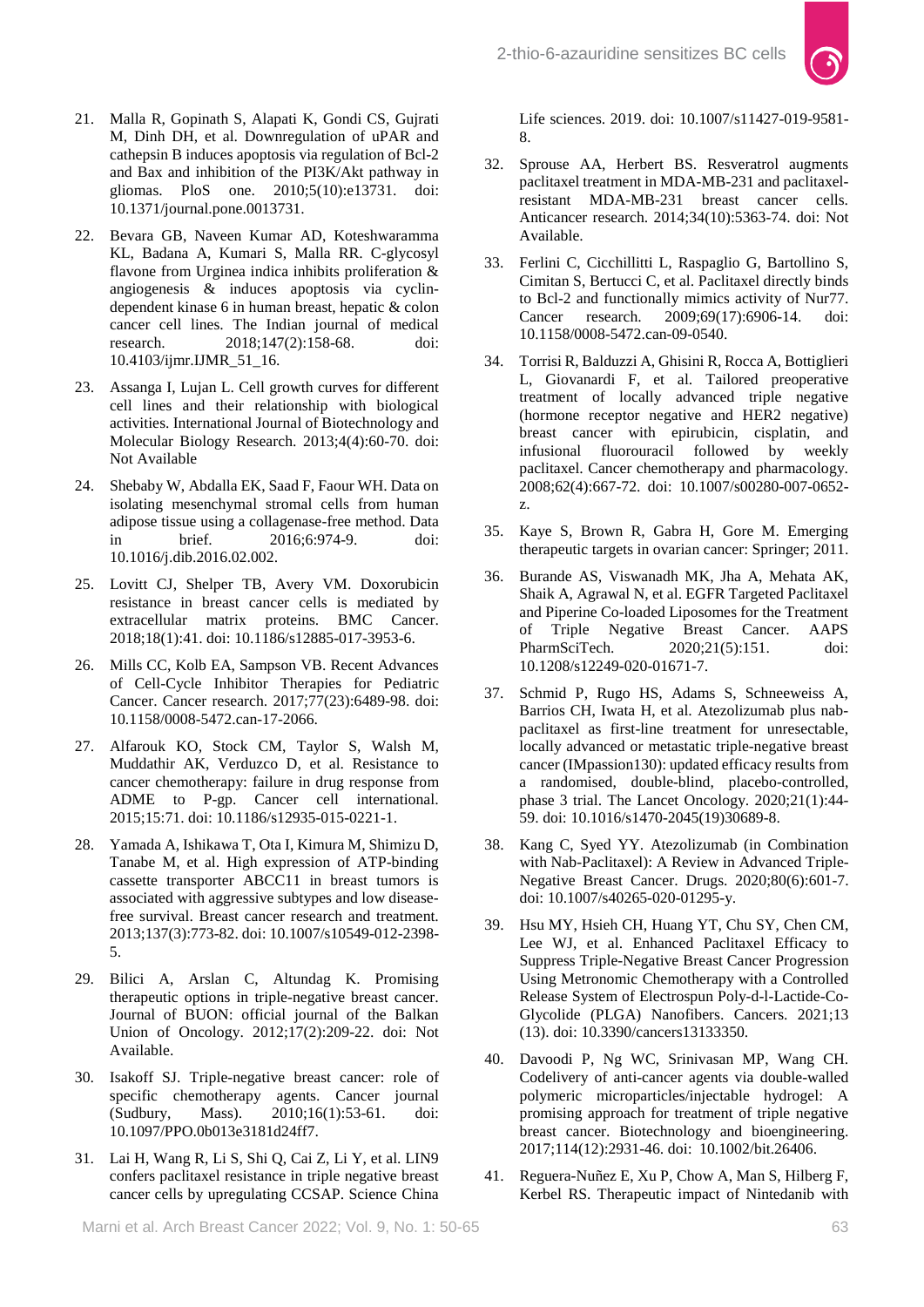

paclitaxel and/or a PD-L1 antibody in preclinical models of orthotopic primary or metastatic triple negative breast cancer. Journal of Experimental & Clinical Cancer Research. 2019;38(1):16. doi: [10.1186/s13046-018-0999-5.](https://scholar.google.ca/scholar?q=10.1186/s13046-018-0999-5.&hl=en&as_sdt=0&as_vis=1&oi=scholart)

- 42. Lee H, Jeon J, Ryu YS, Jeong JE, Shin S, Zhang T, et al. Disruption of microtubules sensitizes the DNA damage-induced apoptosis through inhibiting nuclear factor kappaB (NF-kappaB) DNA-binding activity.<br>Journal of Korean medical science. of Korean medical science. 2010;25(11):1574-81. doi: [10.3346/jkms.2010.25.11.1574.](https://doi.org/10.3346/jkms.2010.25.11.1574)
- 43. Woods D, Turchi JJ. Chemotherapy induced DNA damage response: convergence of drugs and pathways. Cancer biology & therapy. 2013;14(5):379-89. doi[: 10.4161/cbt.23761.](https://doi.org/10.4161/cbt.23761)
- 44. Dickson MA, Schwartz GK. Development of cellcycle inhibitors for cancer therapy. Current oncology (Toronto, Ont). 2009;16(2):36-43. doi: [10.3747/co.v16i2.428.](https://doi.org/10.3747/co.v16i2.428)
- 45. Maire V, Nemati F, Richardson M, Vincent-Salomon A, Tesson B, Rigaill G, et al. Polo-like kinase 1: a potential therapeutic option in combination with conventional chemotherapy for the management of patients with triple-negative breast cancer. Cancer research. 2013;73(2):813-23. doi: [10.1158/0008-](https://doi.org/10.1158/0008-5472.can-12-2633) [5472.can-12-2633.](https://doi.org/10.1158/0008-5472.can-12-2633)
- 46. Luengo-Gil G, Gonzalez-Billalabeitia E, Chaves-Benito A, Garcia Martinez E, Garcia Garre E, Vicente V, et al. Effects of conventional neoadjuvant chemotherapy for breast cancer on tumor angiogenesis. Breast cancer research and treatment. 2015;151(3):577-87. doi[: 10.1007/s10549-015-3421-](https://doi.org/10.1007/s10549-015-3421-4) [4.](https://doi.org/10.1007/s10549-015-3421-4)
- 47. Yadav BS, Sharma SC, Chanana P, Jhamb S. Systemic treatment strategies for triple-negative breast cancer. World journal of clinical oncology. 2014;5(2):125-33. doi: [10.5306/wjco.v5.i2.125.](https://doi.org/10.5306/wjco.v5.i2.125)
- 48. McDermott M, Eustace AJ, Busschots S, Breen L, Crown J, Clynes M, et al. In vitro Development of Chemotherapy and Targeted Therapy Drug-Resistant Cancer Cell Lines: A Practical Guide with Case Studies. Frontiers in oncology. 2014;4:40. doi: [10.3389/fonc.2014.00040.](https://doi.org/10.3389/fonc.2014.00040)
- 49. Kumari S, Badana AK, Mohan GM, Shailender Naik G, Malla R. Synergistic effects of coralyne and paclitaxel on cell migration and proliferation of breast cancer cells lines. Biomed Pharmacother. 2017;91:436-45. doi[: 10.1016/j.biopha.2017.04.027.](https://doi.org/10.1016/j.biopha.2017.04.027)
- 50. Gopinath S, Malla RR, Gondi CS, Alapati K, Fassett D, Klopfenstein JD, et al. Co-depletion of cathepsin B and uPAR induces G0/G1 arrest in glioma via FOXO3a mediated p27 upregulation. PloS one. 2010;5(7):e11668. doi: [10.1371/journal.pone.0011668.](https://doi.org/10.1371/journal.pone.0011668)
- 51. Zhang Y, Chen X, Gueydan C, Han J. Plasma membrane changes during programmed cell deaths. Cell research. 2018;28(1):9-21. doi: [10.1038/cr.2017.133.](https://doi.org/10.1038/cr.2017.133)
- 52. Malla RR, Gopinath S, Gondi CS, Alapati K, Dinh DH, Tsung AJ, et al. uPAR and cathepsin B downregulation induces apoptosis by targeting calcineurin A to BAD via Bcl-2 in glioma. Journal of<br>neuro-oncology. 2012;107(1):69-80. doi: 2012;107(1):69-80. [10.1007/s11060-011-0727-x.](https://doi.org/10.1007/s11060-011-0727-x)
- 53. Williams MM, Cook RS. Bcl-2 family proteins in breast development and cancer: could Mcl-1 targeting overcome therapeutic resistance?<br>Oncotarget. 2015;6(6):3519-30. doi: 2015;6(6):3519-30. [10.18632/oncotarget.2792.](https://doi.org/10.18632/oncotarget.2792)
- 54. Ruvolo PP, Deng X, May WS. Phosphorylation of Bcl2 and regulation of apoptosis. Leukemia. 2001;15(4):515-22. doi[: 10.1038/sj.leu.2402090.](https://doi.org/10.1038/sj.leu.2402090)
- 55. Erdogan S, Doganlar O, Doganlar ZB, Turkekul K. Naringin sensitizes human prostate cancer cells to paclitaxel therapy. Prostate international. 2018;6(4):126-35. doi[: 10.1016/j.prnil.2017.11.001.](https://doi.org/10.1016/j.prnil.2017.11.001)
- 56. Serru V, Le Naour F, Billard M, Azorsa DO, Lanza F, Boucheix C, et al. Selective tetraspan-integrin complexes (CD81/alpha4beta1, CD151/alpha3beta1, CD151/alpha6beta1) under conditions disrupting tetraspan interactions. The Biochemical journal. 1999;340 ( Pt 1):103-11. doi: Not Available.
- 57. Yang X, Li S, Zhong J, Zhang W, Hua X, Li B, et al. CD151 mediates netrin-1-induced angiogenesis through the Src-FAK-Paxillin pathway. Journal of cellular and molecular medicine. 2017;21(1):72-80. doi: [10.1111/jcmm.12939.](https://doi.org/10.1111/jcmm.12939)
- 58. Ke AW, Zhang PF, Shen YH, Gao PT, Dong ZR, Zhang C, et al. Generation and characterization of a tetraspanin CD151/integrin alpha6beta1-binding domain competitively binding monoclonal antibody for inhibition of tumor progression in HCC. Oncotarget. 2016;7(5):6314-22. doi: [10.18632/oncotarget.6833.](https://doi.org/10.18632/oncotarget.6833)
- 59. Hemler ME. Targeting of tetraspanin proteins- potential benefits and strategies. Nature reviews Drug discovery. 2008;7(9):747-58. doi: [10.1038/nrd2659.](https://doi.org/10.1038/nrd2659)
- 60. Bonnet M, Maisonial-Besset A, Zhu Y, Witkowski T, Roche G, Boucheix C. Targeting the Tetraspanins with Monoclonal Antibodies in Oncology: Focus on Tspan8/Co-029. 2019;11(2). doi: [10.3390/cancers11020179.](https://doi.org/10.3390/cancers11020179)
- 61. Tilghman J, Schiapparelli P, Lal B, Ying M, Quinones-Hinojosa A, Xia S, et al. Regulation of Glioblastoma Tumor-Propagating Cells by the Integrin Partner Tetraspanin CD151. Neoplasia (New York, NY). 2016;18(3):185-98. doi: [10.1016/j.neo.2016.02.003.](https://doi.org/10.1016/j.neo.2016.02.003)
- 62. Hwang S, Takimoto T, Hemler ME. Integrinindependent support of cancer drug resistance by